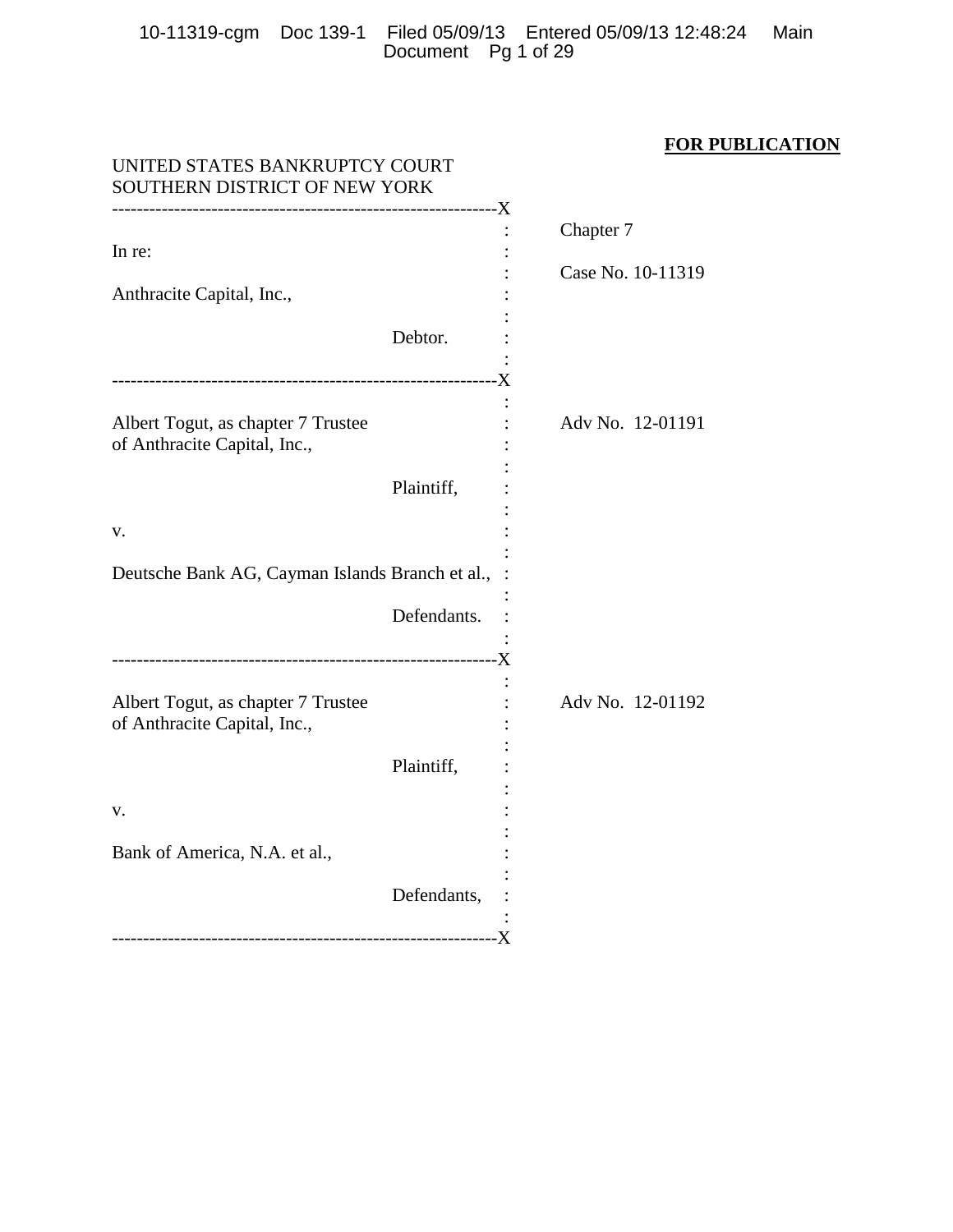10-11319-cgm Doc 139-1 Filed 05/09/13 Entered 05/09/13 12:48:24 Main Document Pg 2 of 29

| Albert Togut, as chapter 7 Trustee<br>of Anthracite Capital, Inc.,       | Plaintiff,    | Adv No. 12-01193 |  |
|--------------------------------------------------------------------------|---------------|------------------|--|
| V.                                                                       |               |                  |  |
| Morgan Stanley Mortgage Servicing Limited et al., :                      | Defendants, : |                  |  |
| Albert Togut, as chapter 7 Trustee<br>of Anthracite Capital, Inc.,<br>V. | Plaintiff,    | Adv No. 12-01204 |  |
| BlackRock, Inc., et al.,                                                 | Defendants    |                  |  |

# **MEMORANDUM DECISION DENYING JOINT MOTION TO SEAL**

# **A P P E A R A N C E S :**

Togut, Segal & Segal LLP Attorneys for the Chapter 7 Trustee, Albert Togut One Penn Plaza New York, NY 1011 By: Albert Togut, Esq. Scott Eric Ratner, Esq.

Jones Day Special Litigation Counsel for the chapter 7 Trustee, Albert Togut 222 East 41st Street New York, New York 10017-6702 By: Corinne Ball, Esq. William J. Hine, Esq. Dan Moss, Esq.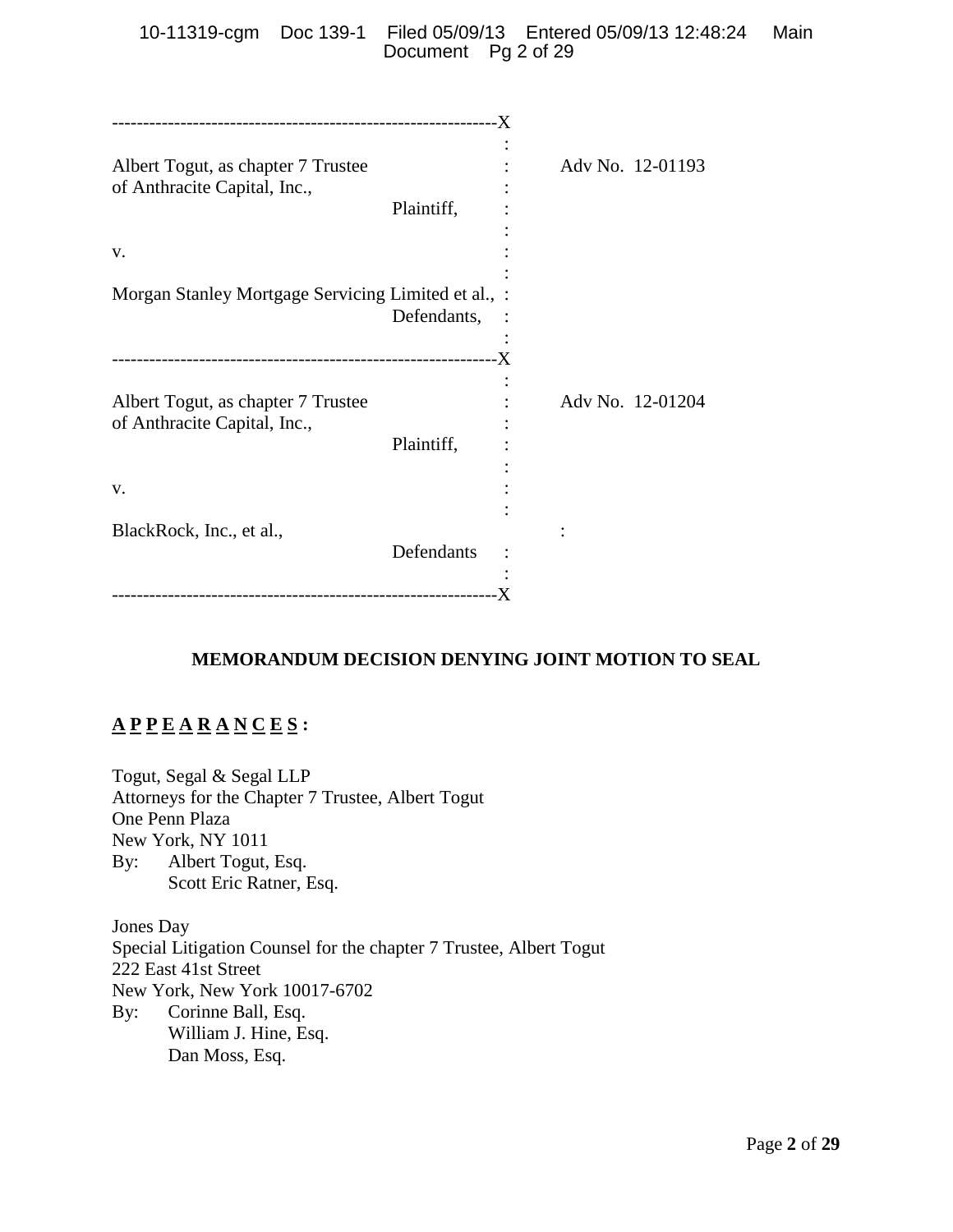10-11319-cgm Doc 139-1 Filed 05/09/13 Entered 05/09/13 12:48:24 Main Document Pg 3 of 29

Kramer Levin Naftalis & Frankel, LLP Attorneys for the BlackRock Defendants 1177 Avenue of the Americas New York, NY 10036 By: Arthur H. Aufses III, Esq. Robert T. Schmidt, Esq. Jeffrey W. Davis, Esq.

U.S. Department of Justice Off ice of the United States Trustee 33 Whitehall Street 21st. Floor New York, NY 10004 By: Andrew D. Velez-Rivera, Esq.

# **CECELIA G. MORRIS CHIEF UNITED STATES BANKRUPTCY JUDGE**

Before the Court is the Joint Motion of the chapter 7 trustee and the BlackRock

Defendants seeking an order sealing several documents filed in the Adversary Proceedings. The

motion is denied for failure to meet the standard set forth in § 107(b) of the Bankruptcy Code.

The parties will be given an opportunity to request, rather than wholesale sealing, redaction of

confidential commercial information at a later hearing.

## **Jurisdiction**

This Court has subject matter jurisdiction pursuant to 28 U.S.C. § 1334(a), 28 U.S.C. §

157(a) and the Amended Standing Order of Reference signed by Chief Judge Loretta A. Preska dated January 31, 2012. This is a "core proceeding" under 28 U.S.C. § 157(b)(2)(A) (matters concerning the administration of the estate).

## **Background**

Debtor filed this chapter 7 petition on March 15, 2010. According to the petition, this is one of the largest chapter 7 cases ever filed. The Debtor and its subsidiaries began operating in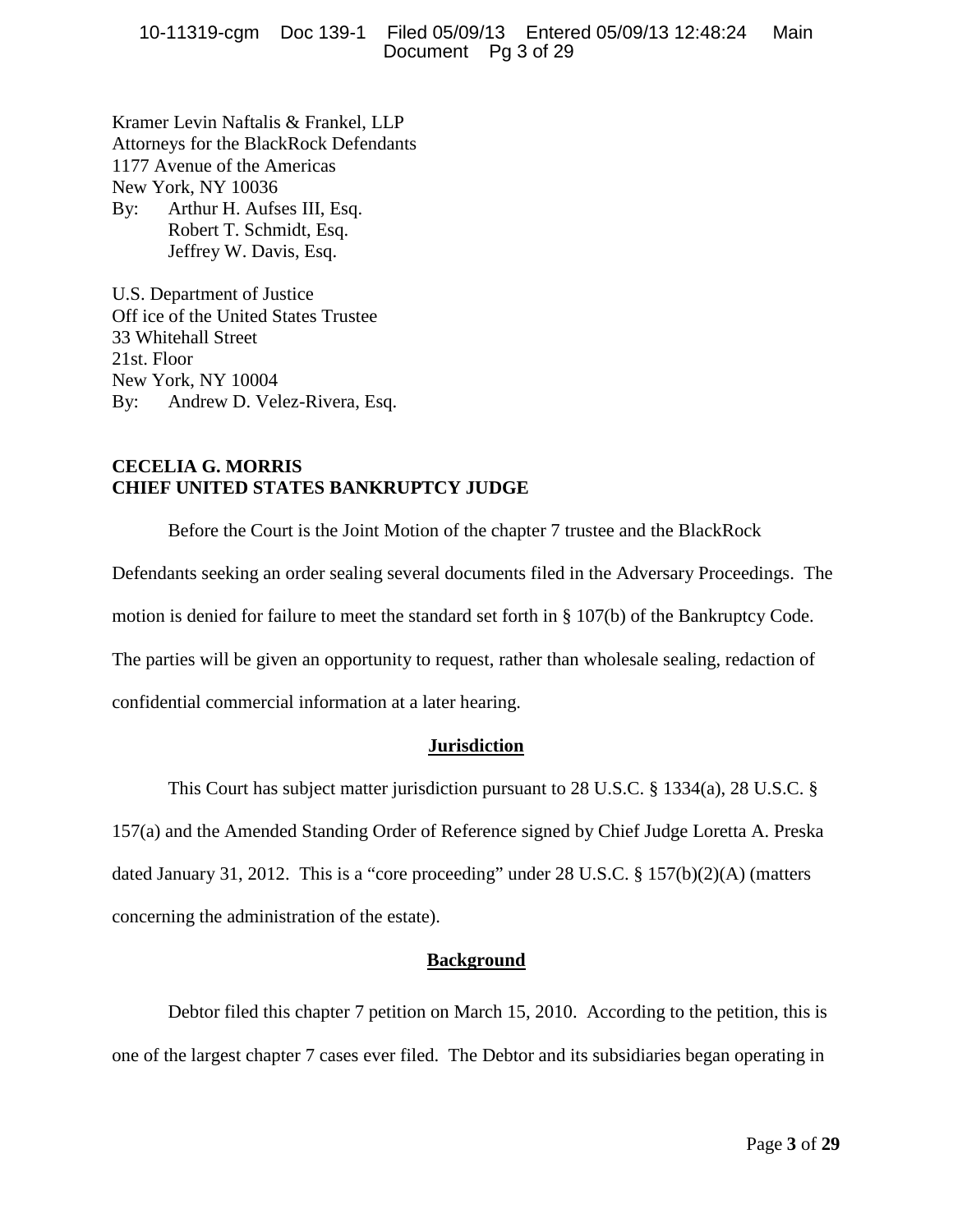#### 10-11319-cgm Doc 139-1 Filed 05/09/13 Entered 05/09/13 12:48:24 Main Document Pg 4 of 29

March of 1998 and were specialty finance companies that invested in commercial real estate assets on a global scale.

On January 13, 2012, an order was entered under Federal Rule of Bankruptcy Procedure 2004 permitting the Trustee to issue subpoenas for the production of documents and information and authorizing the examination of persons and entities.

On February 10, 2012 and February 15, 2012, four stipulations were so ordered by the Court. The stipulations govern the production of confidential materials between the Trustee and several of the Defendants in these adversary proceedings, including BlackRock, Inc.; Bank of America, N.A.; Morgan Stanley Bank, N.A.; and Deutsche Bank, N.A. Cayman Islands Branch.

On March 15, 2012, the Trustee filed a motion under seal, which sought permission to file four adversary proceedings under seal. On March 15, 2012, the Court entered an order authorizing the filing of those proceedings under seal for 45 days. The adversary complaints were filed the same day.

#### **Adversary Proceedings and Motions to File Under Seal**

On March 15, 2012, the Trustee filed four adversary proceedings under seal, 12-01191 (the "Deutsche Bank preceding"); 12-01192 (the "Bank of America proceeding"); 12-01193 (the "Morgan Stanley proceeding"; and 12-01204 (the "BlackRock proceeding") (collectively the "Adversary Proceedings"). On April 27, 2012, an order was signed authorizing the documents in all four Adversary Proceedings to remain under seal until a date certain. Subsequent orders continued the seal; each order extended the seal to a date certain. The most recent order extending the seal in these cases was entered on March 25, 2013. That order extended the seal until April 26, 2013 and directed parties to file a motion to permanently extend the seal agreements.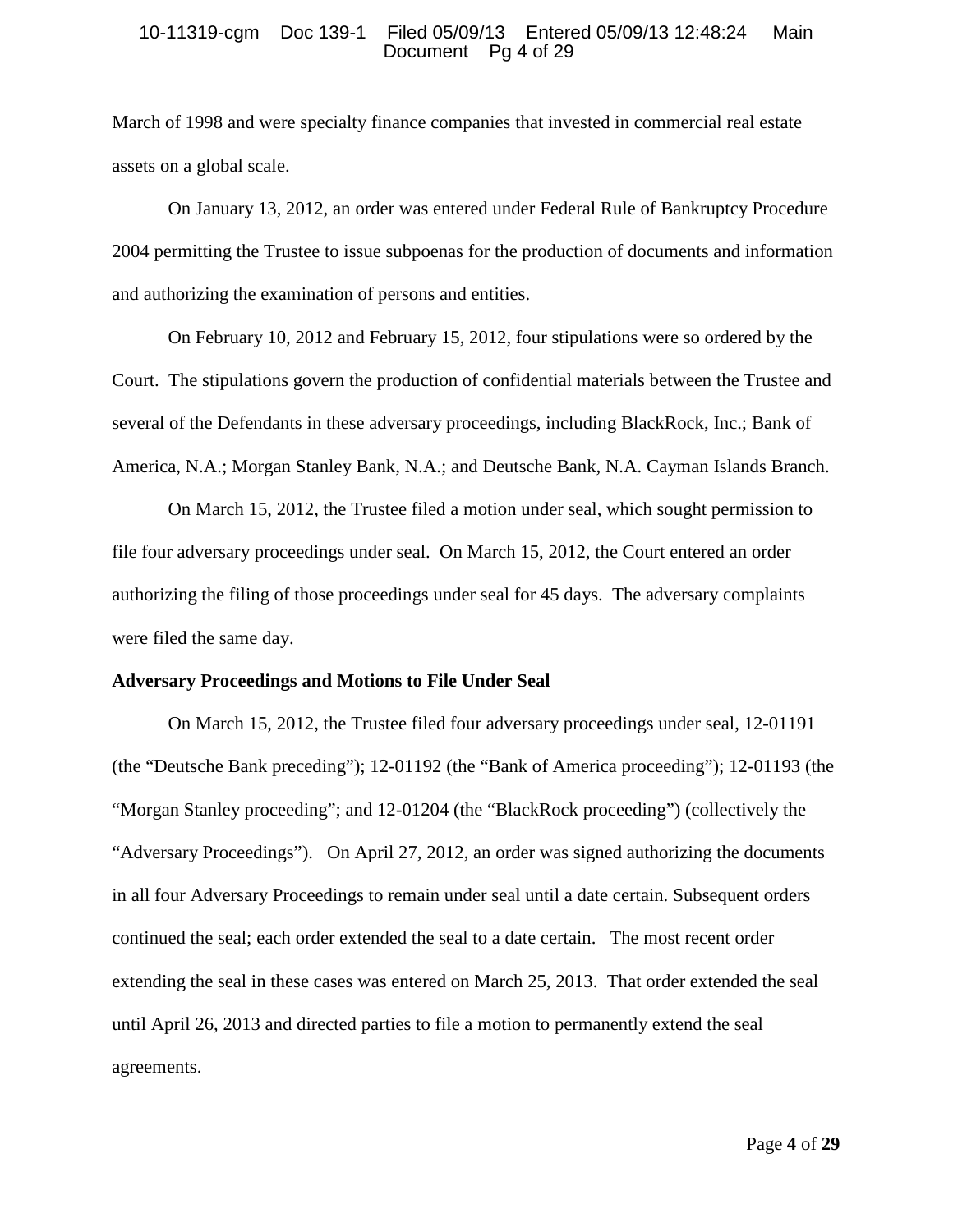#### 10-11319-cgm Doc 139-1 Filed 05/09/13 Entered 05/09/13 12:48:24 Main Document Pg 5 of 29

On July 13, 2012, the Plaintiffs served the Defendants in the Adversary Proceedings (the "Deutsche Bank Defendants;" the "Bank of America Defendants;" the "Morgan Stanley Defendants;" the "BlackRock Defendants;" and, collectively, the "Defendants"), with the complaints. No answers have been filed before or after the August 7, 2012 deadline to respond to the complaints, perhaps due to an informal agreement between the parties.

On November 27, 2012, the Trustee filed a motion under seal to authorize the filing of an amended complaint in the BlackRock proceeding. An order allowing the Trustee to file his motion to amend the complaint under seal was entered by the Court on November 29, 2012. Despite this order, no motion to amend the complaint has been filed by the Trustee.

In his original motion to file the Adversary Proceedings under seal, the Trustee argued that sealing these documents was necessary because the complaints contained confidential commercial information. Joint Mot. ¶ 21, (No. 10-11319), ECF No. 74 (filed under seal). He argued that the complaints should be sealed for 45 days "until" confidentiality issues could be worked out and that the parties were negotiating a settlement. *Id.* ¶¶ 22; 23-24.

On the parties' word that they were negotiating the terms of a settlement, including whether the documents would be unsealed, the Court extended the seal for weeks at a time at several points throughout the past year. Once it became apparent to the Court that the parties did not intend to lift the seal on their own initiative, the Court directed briefing on the issue.

On March 11, 2013, the Trustee and the BlackRock Defendants (the "Movants") filed a joint motion to: 1) authorize the Trustee to file redacted versions of this motion and the Bankruptcy Rule 9019 motion; 2) seal certain documents, including the Adversary Proceeding Complaints and the Settlement Agreement, for a period of 30 years; and 3) shorten applicable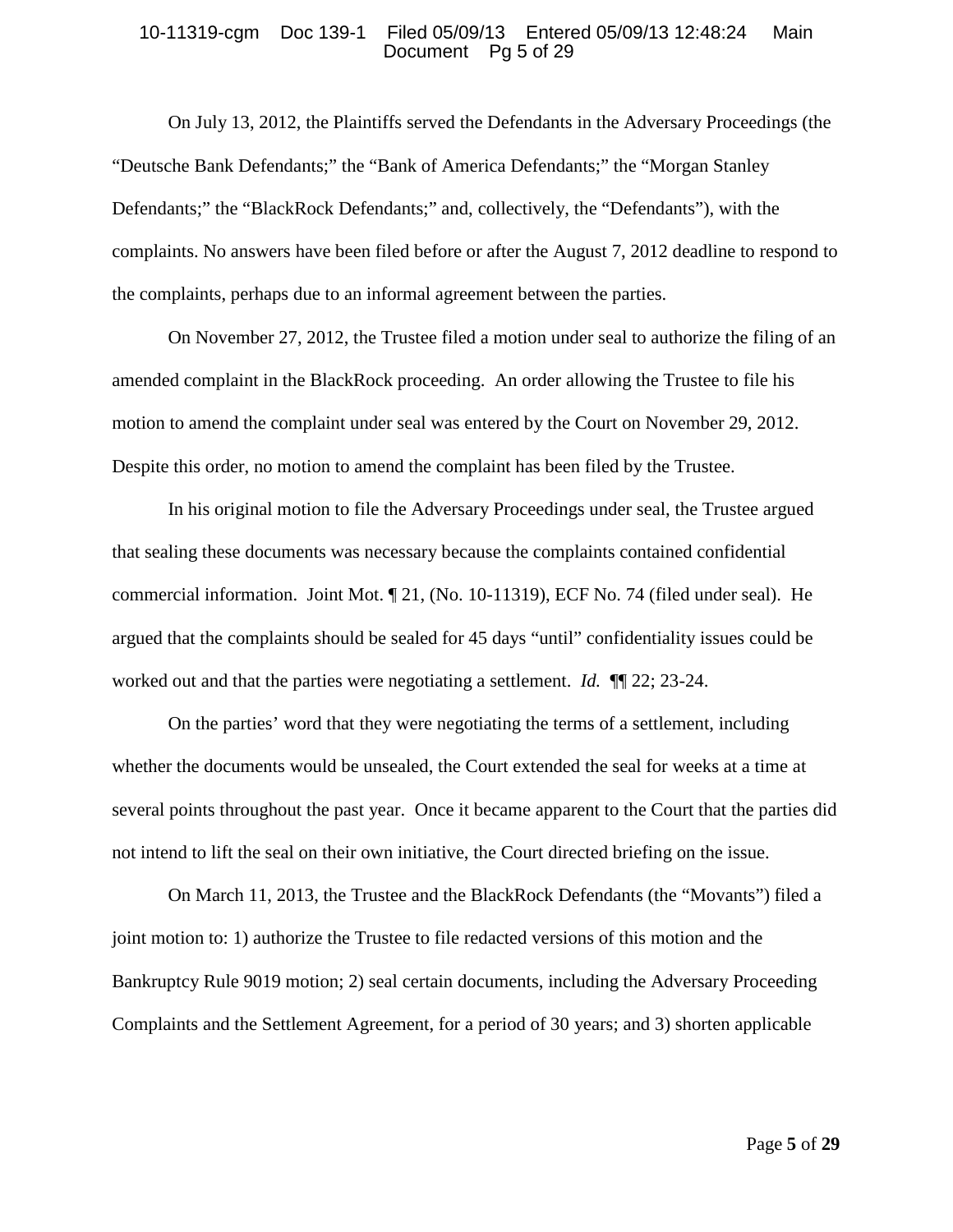## 10-11319-cgm Doc 139-1 Filed 05/09/13 Entered 05/09/13 12:48:24 Main Document Pg 6 of 29

notice periods (the "Joint Motion"). Mot. Seal (No. [1](#page-5-0)0-11319), ECF No.  $124<sup>1</sup>$  No opposition was filed to the Joint Motion.

The Movants argue in their brief that the Court should grant the request to seal the requested documents for the following reasons:

- 1. sealing is in the best interests of the Debtor's Estate and absent such relief, there will be no settlement;
- 2. § 107(b)(1) requires the Court to protect confidential commercial information;
- 3. § 107(b)(2) requires the Court to protect the Defendants from "scandalous" allegations;
- 4. equitable concerns weigh in favor of granting the relief requested; and
- 5. Public policy concerns do not outweigh the statutory mandate that the documents be sealed.

At a hearing held on April 25, 2013, the Court heard argument and took evidence in support of the Joint Motion. Counsel for the United States Trustee stated on the record that he had reviewed the standard for sealing documents pursuant to § 107 of the Bankruptcy Code, that he believed that the standard had been satisfied, and that the United States Trustee did not oppose the motion. *See* Apr. 25, 2013 Trans., (No. 12-0124), ECF No. 63 at 58, ¶ 2-16.

# **Discussion of the Law**

"There is a strong presumption and public policy in favor of public access to court records." *In re Borders Grp., Inc.*, 462 B.R. 42, 46 (Bankr. S.D.N.Y. 2011). Section 107(a) of the United States Bankruptcy Code codifies the public's common law right to inspect and copy judicial records and creates a presumption that all documents filed in a bankruptcy case are

<span id="page-5-0"></span><sup>&</sup>lt;sup>1</sup> The Joint Motion was filed in the main case (No. 10-11319), ECF No. 124, as well as in each of the Adversary Proceedings, (No. 12-01191), ECF No. 57; (No. 12-01192), ECF No. 57; (No. 12-01193), ECF No. 60; (No. 12- 01204), ECF No. 57.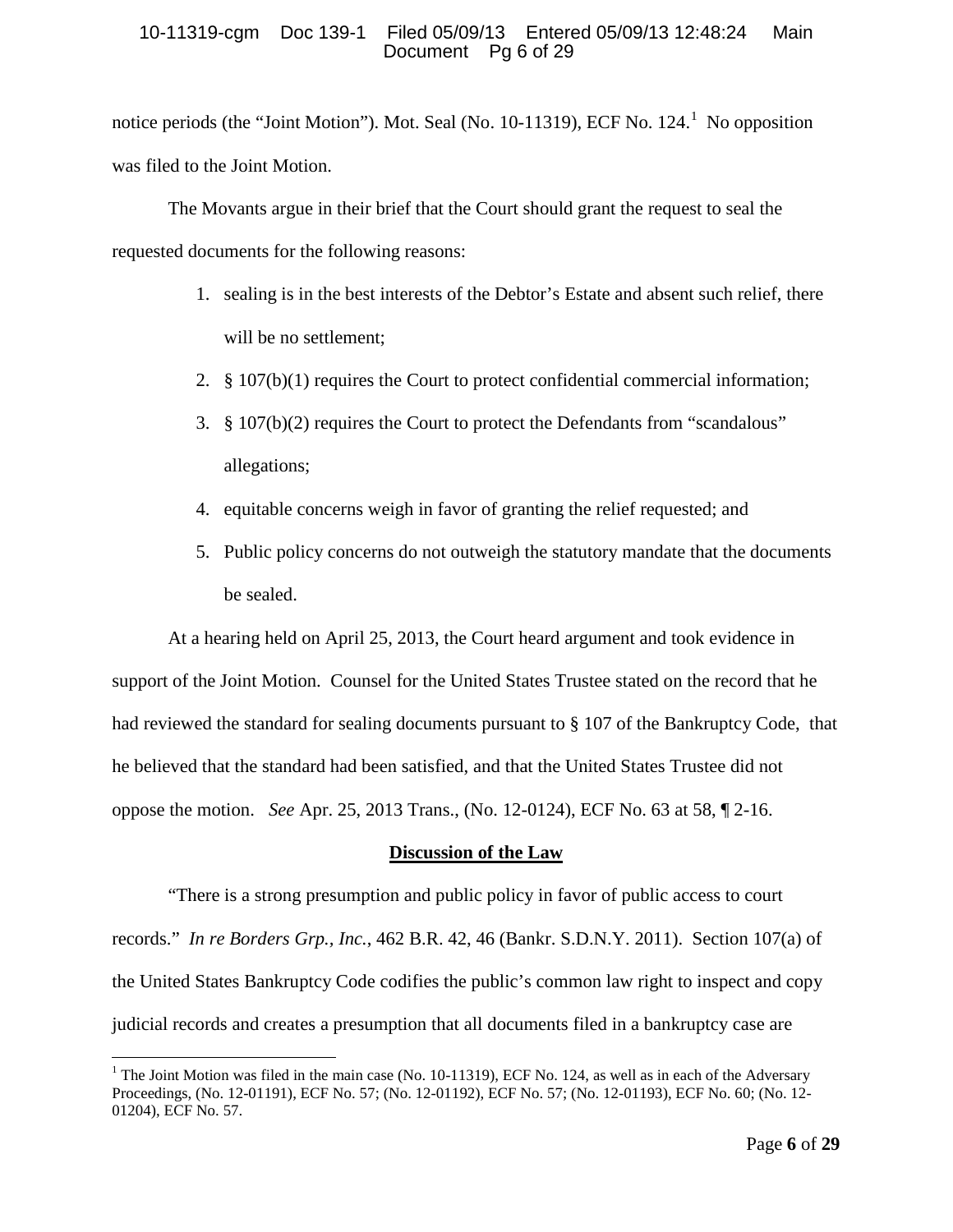#### 10-11319-cgm Doc 139-1 Filed 05/09/13 Entered 05/09/13 12:48:24 Main Document Pg 7 of 29

accessible to the public and subject to examination by the public at reasonable times without charge. 11 U.S.C. § 107(a); *Video Software Dealers Assoc. v. Orion Pictures Corp. (In re Orion Pictures Corp.)*, 21 F.3d 24, 26 (2d Cir. 1994); *see also Nixon v. Warner Commc'ns*, 435 U.S. 589, 597 (1978) ("It is clear that the courts of this country recognize a general right to inspect and copy public records and documents, including judicial records and documents.") (citations omitted). This common law right is not absolute, however, and concealment may be necessary if access is sought for an improper purpose. *See Nixon*, 435 U.S. at 597-98.

As such, § 107(b) creates narrow statutory exceptions to the public access presumption, mandating that the Court protect confidential information and defamatory or scandalous material upon request of a party in interest. 11 U.S.C. § 107(b) ("On the request of a party in interest the bankruptcy court *shall* . . . protect an entity with respect to . . . confidential . . . commercial information[] or . . . protect a person with respect to scandalous or defamatory matter contained in a paper . . . .") (emphasis added); *see also Video Software Dealers Assoc. v. Orion Pictures Corp. (In re Orion Pictures Corp.)*, 21 F.3d 24, 27 (2d Cir. 1994) ("[I]f the information fits any of the specified categories, the court is *required* to protect a requesting interested party and has no discretion to deny the application.") (emphasis in original). In order to ensure that confidential information is protected as required under § 107(b), Bankruptcy Rule 9018 establishes the procedures to invoke § 107 and allows the Court to "make any order which justice requires." Fed. R. Bankr. P. 9018; *In re Borders Grp., Inc.*, 462 B.R. 42, 46 (Bankr. S.D.N.Y. 2011). Bankruptcy Rule 9018 does not expand a bankruptcy court's ability to limit access to papers filed beyond the powers conferred in § 107, nor does it provide a separate basis for relief. *In re Gitto/Global Corp.*, 321 B.R. 367, 373 (Bankr. D. Mass. 2005); *see also* Fed. R. Bank. P.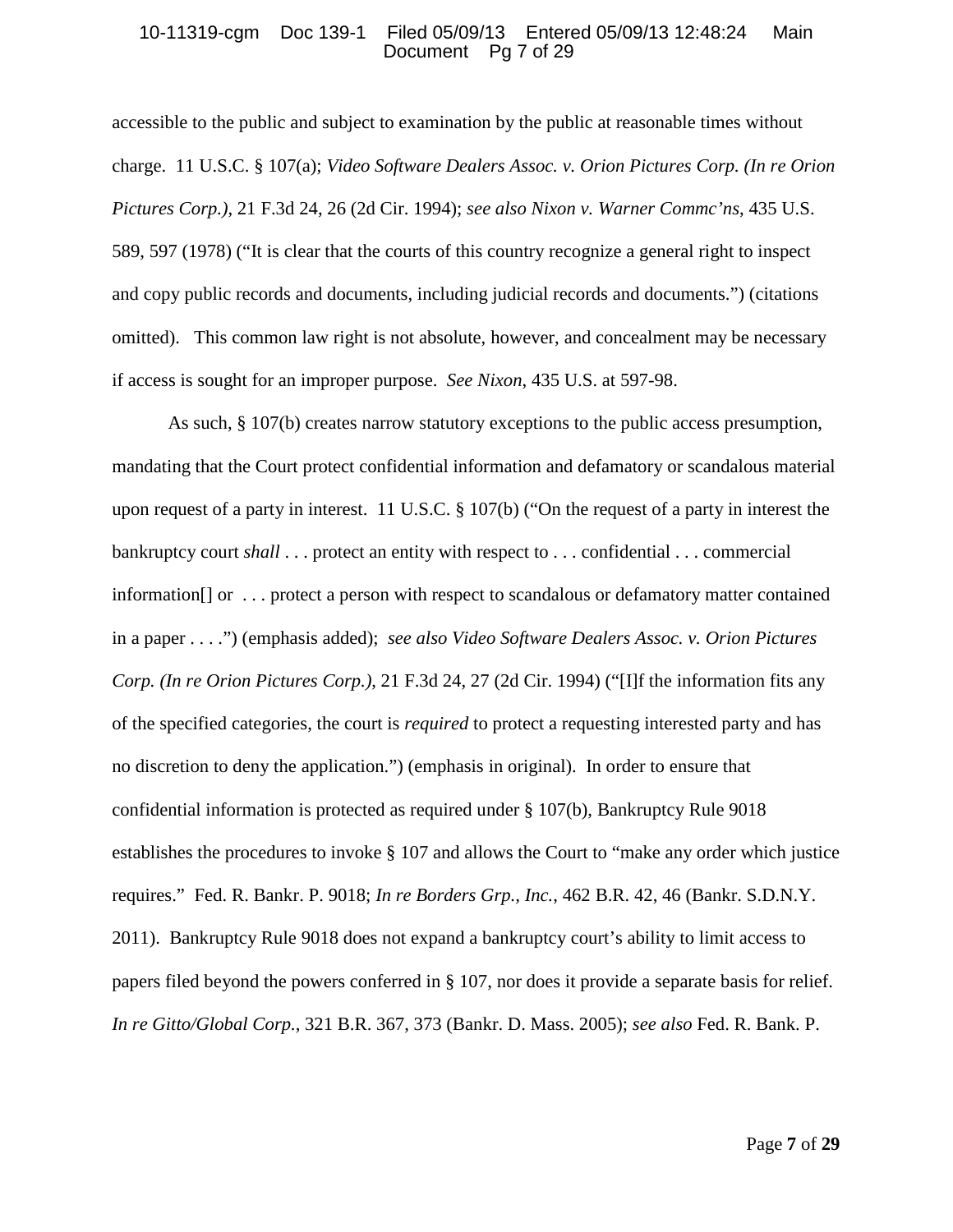#### 10-11319-cgm Doc 139-1 Filed 05/09/13 Entered 05/09/13 12:48:24 Main Document Pg 8 of 29

9018 advisory committee's note ("This rule provides the procedure for invoking the court's power under §107 of the Code.").

A court's ability to limit the public's right to access remains an extraordinary measure that is warranted only under rare circumstances as "public monitoring is an essential feature of democratic control." *Geltzer v. Anderson Worldwide, S.C.*, 2007 U.S. Dist. LEXIS 6794, at \*7 (S.D.N.Y. Jan. 30, 2007) (citing *United States v. Amodeo*, 71 F.3d 1044, 1048 (2d Cir. 1995)). Inherent in the language of § 107(b) is the requirement that the party requesting the extraordinary relief provide the court with specific factual and legal authority demonstrating that a particular document at issue is properly classified as "confidential" or "scandalous." *See United States v. Continental Airlines, Inc. (In re Continental Airlines, Inc.)*, 150 B.R. 334, 340-41 (D. Del. 1993) (refusing to seal documents based on "nothing more than the mere possibility" that they contained defamatory information). Despite the mandates of § 107(b), the Court has no authority to seal public documents or information derived from public documents. *Chase v. Chase (In re Chase)*, 2008 WL 2945997, at \*7 (Bankr. S.D.N.Y. July 25, 2008).

#### **Preserving a Settlement Agreement is not a Reason to Restrict from Public Viewing**

The Movants argue that the Court has discretion to examine the relevant facts and circumstances of the case and then balance the interests of the party opposing disclosure with those of the public. In support of this argument, the Movants ask the Court to evaluate their motion under the *Hemple* factors.

In *In re Hemple*, 295 B.R. 200, 202 (Bankr. D. Vt. 2003), the court laid out a ten factor test to evaluate whether confidential provisions in settlements justify sealing the substance of the settlements. The *Hemple* factors include:

1. the necessity of the settlement to the viability of the bankruptcy case;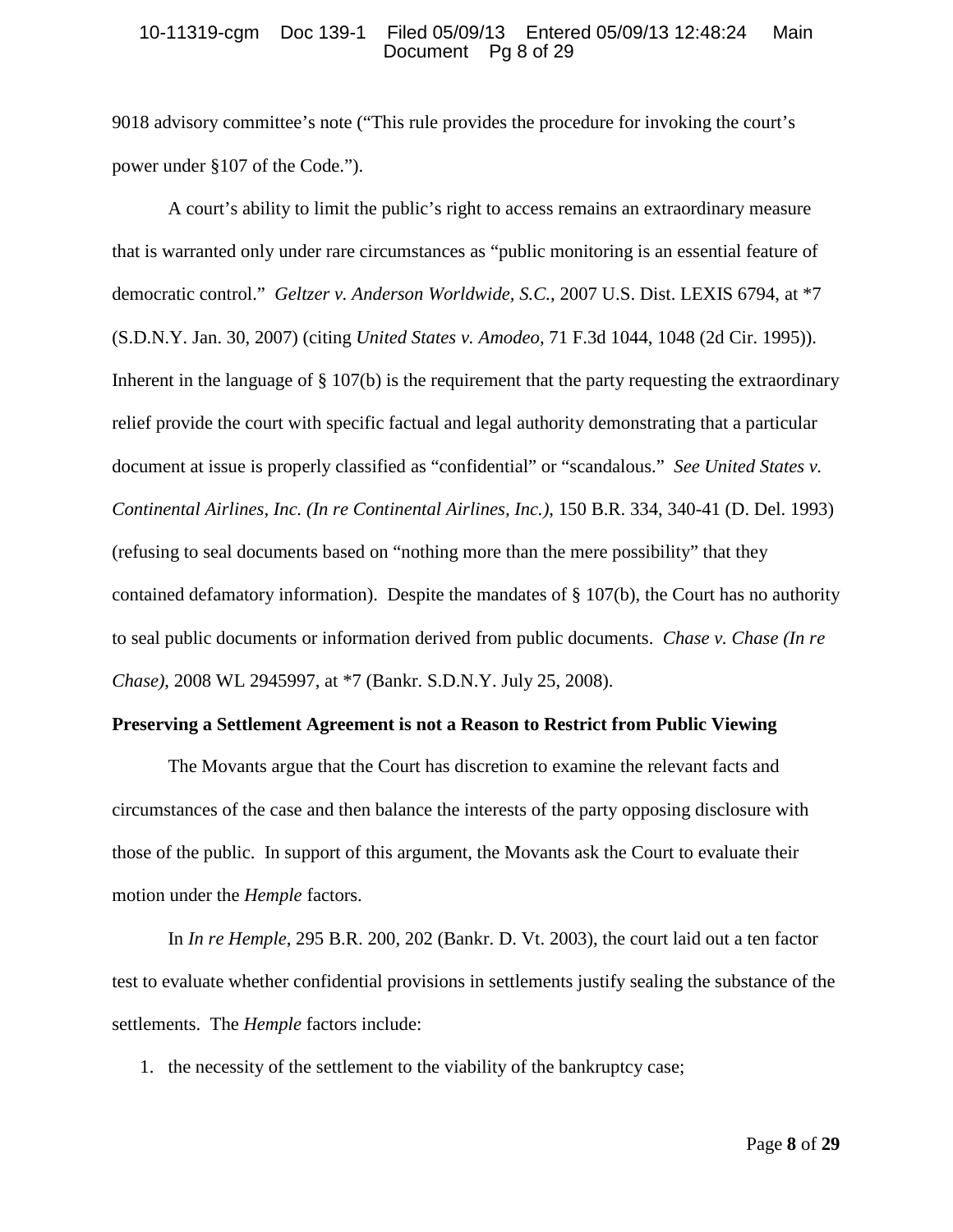## 10-11319-cgm Doc 139-1 Filed 05/09/13 Entered 05/09/13 12:48:24 Main Document Pg 9 of 29

- 2. whether the confidentiality provision is truly essential to the settlement, i.e., whether the settlement would be withdrawn if the confidential provision were not honored;
- 3. whether the creditors have been notified of the request for approval of the settlement without disclosure of the amount or terms of settlement, and, if so, whether any objection was interposed;
- 4. if there has been an objection to the request to file the agreement under seal, whether the objection demonstrates harm to the public's need to know;
- 5. whether the creditors will clearly benefit from the settlement notwithstanding a lack of access to the specific terms of that settlement;
- 6. whether the debtor will suffer irreparable harm if the settlement agreement is not filed under seal;
- 7. whether the parties would be able to keep the terms of the settlement confidential in the absence of a bankruptcy filing;
- 8. whose interests are being protected by allowing the filing of the settlement agreement under seal and whether there is any negative impact either on the estate or in the treatment of other interested parties in the case;
- 9. what is the likelihood of other parties actually obtaining the details of the agreement if it is not filed under seal; and
- 10. whether the document needs to be kept under seal permanently or some shorter time period could suffice.
- *Id.*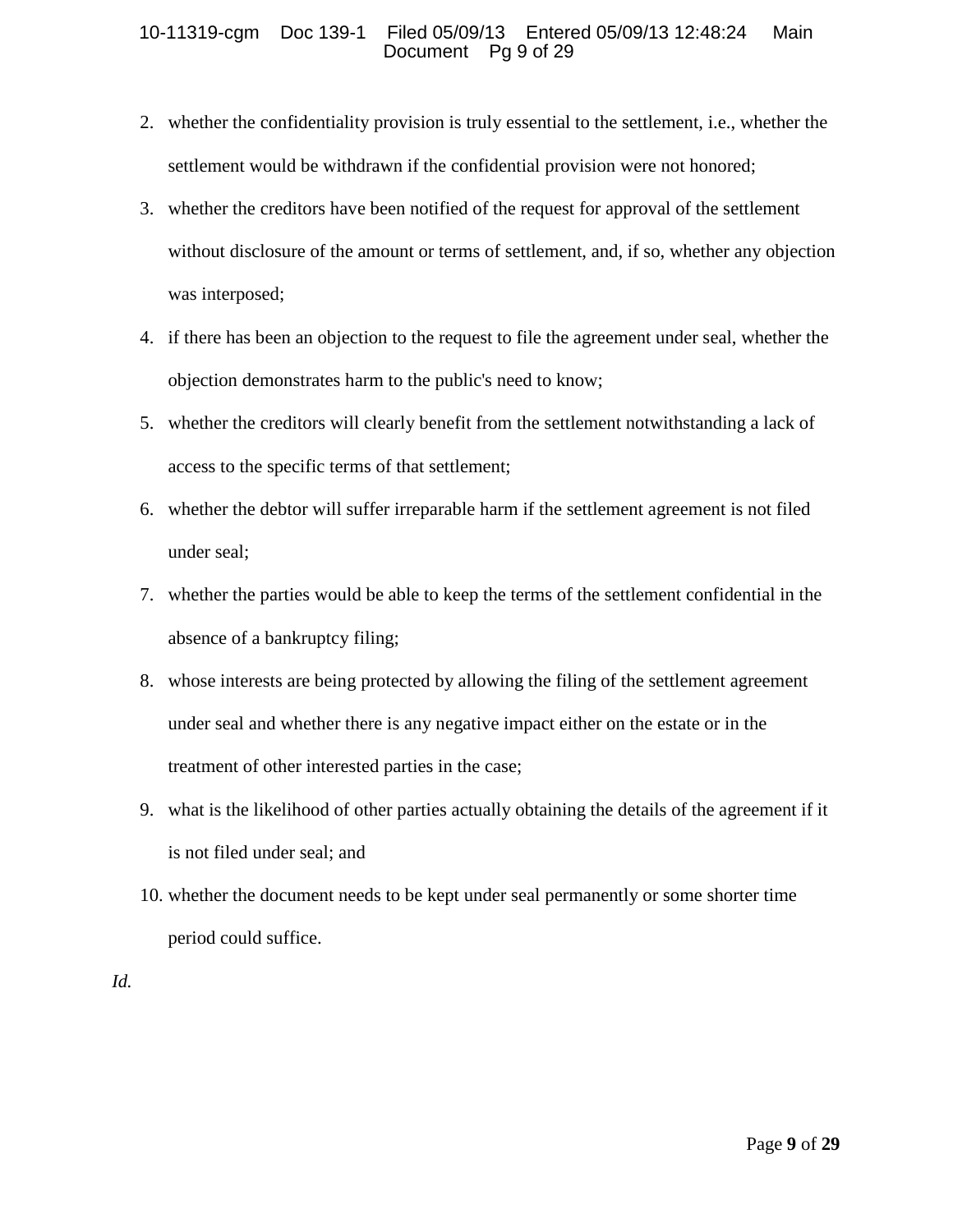#### 10-11319-cgm Doc 139-1 Filed 05/09/13 Entered 05/09/13 12:48:24 Main Document Pg 10 of 29

The Movants insist that the BlackRock Defendants' "non-negotiable 'no seal, no deal' condition" is fundamental to this Court's analysis under the *Hemple* factors and is, on its own, "ample basis for granting" the requested relief. Mot. Seal ¶¶ 32, 34.

The Movants' reliance on the *Hemple* factors is misplaced. Despite providing a list of factors for courts to consider, the court in *Hemple* refused to seal the settlement at issue, due to the movant's failure to demonstrate that sealing the settlement agreement fell within the articulated exceptions to the general rule that all documents filed in a bankruptcy case are public records. *See id.* at 202. While it is unclear whether the *Hemple* factors are ever applicable given the plain meaning of § 107, it is clear that these factors should not be considered until after one of the exceptions to § 107 has been met. *Id.* at 202 ("The starting point for this inquiry must be the general mandate of § 107 . . . ."); *see also In re FiberMark, Inc.*, 330 B.R. 480, 506 (Bankr. D. Vt. 2005) ("If the § 107(b) exceptions do not apply, the inquiry is complete and the Court's decision will favor public access.").

The Movants argument that the "no seal, no deal" condition is reason enough for sealing a document under § 107 is not only wrong under the law, it is also illogical. If that were the standard for sealing, every settlement in a bankruptcy case would be sealed whenever a party insisted that a document be sealed. Such a test would remove the need for analysis under § 107 and would directly conflict with the statute, the common law, and the legislative history of § 107.

 As explained in *In re Oldco M Corp.*, 466 B.R. 234, 238 (Bankr. S.D.N.Y. 2012), "[s]ettlements are entitled to no greater protection than any other requests for relief from bankruptcy courts." It has been said that "settlements of civil lawsuits are private arrangements between . . . parties" and a court "plays no role whatever, standing 'indifferent' to the terms the parties have agreed to." *Id.* (quotation omitted). The Court is not persuaded that this statement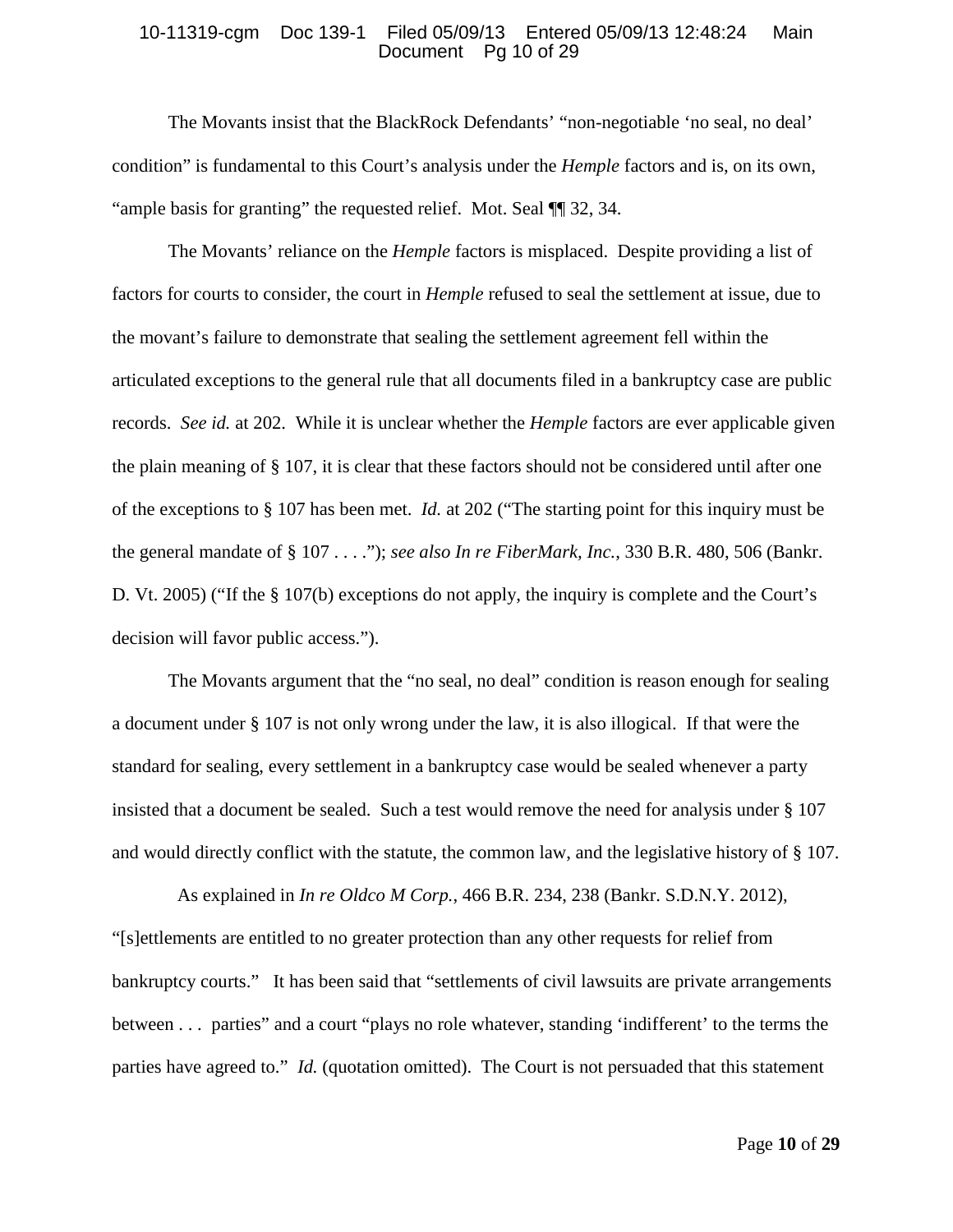## 10-11319-cgm Doc 139-1 Filed 05/09/13 Entered 05/09/13 12:48:24 Main Document Pg 11 of 29

remains true where parties are seeking court approval of a settlement. *See McCaffrey v. Mortgage Sources, Corp.*, 2010 WL 4024065, at \*1-\*2 (D. Kan. 2010) (refusing to seal a settlement agreement between private litigants and stating that "the public's interest in understanding disputes that are presented to a public forum for resolution and knowing that the courts are fairly run and judges are honest, . . . outweighs any interest of the parties in keeping confidential the amount of settlement.") (quotation and citation omitted).

However, the notion that the court plays no role in settlements agreements is especially untrue when a trustee is seeking to settle a claim on behalf of the estate. *In re Oldco M Corp.*, 466 B.R. at 238. "[W]hen a trustee seeks to settle a claim on behalf of a bankruptcy estate, the public policy of open access to court records comes fully into play, and a searching judicial inquiry is required before approving the settlement." *Id.*

The presumption of open access, as codified in  $\S 107(a)$ , "is based on the need for federal courts . . . to have a measure of accountability and for the public to have confidence in the administration of justice . . . . [P]ublic monitoring is an essential feature of democratic control." *Geltzer v. Andersen Worldwide, S.C.*, 2007 WL 273526, at \*2 (S.D.N.Y. 2007) (quoting *United States v. Amodeo,* 71 F.3d 1044, 1048 (2d. Cir. 1995)). As stated in *Anderson Worldwide*:

Information most clearly due for disclosure includes any 'document which is presented to the court to invoke its powers.' … A stipulation of settlement in a matter in which the Court must approve the substance of the settlement is most certainly such a document. The press and public could hardly make an independent assessment of the facts underlying a judicial disposition, or assess judicial impartiality or bias, without knowing the essence of what the court has approved.

2007 WL 273526, at \*2 (citations omitted). In *Andersen Worldwide*, the court rejected the

trustee's request to seal a settlement amount and stated that

the amount of the settlement is the critical factor in the Court's ability to assess whether the settlement should be approved. It therefore follows that it is also the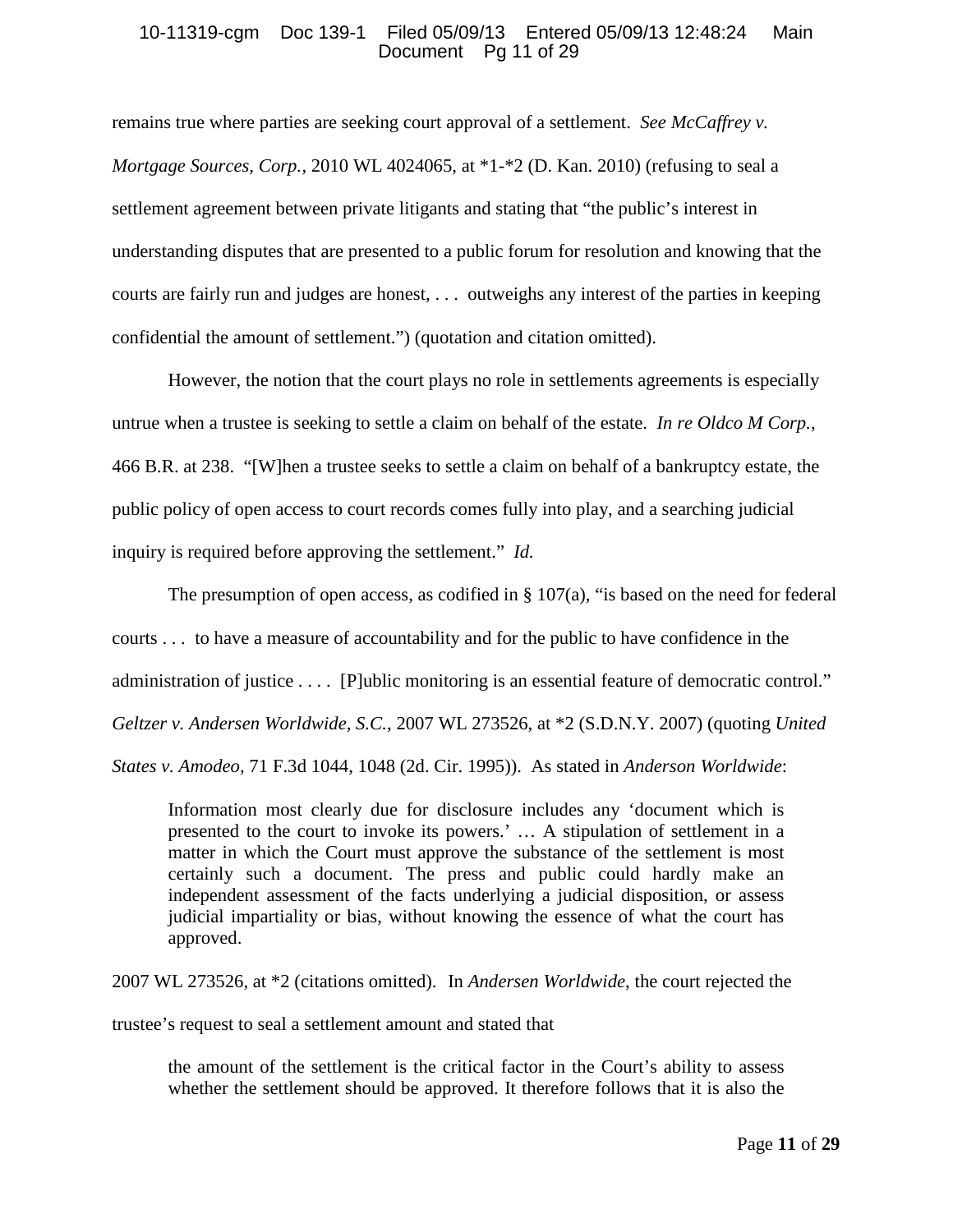## 10-11319-cgm Doc 139-1 Filed 05/09/13 Entered 05/09/13 12:48:24 Main Document Pg 12 of 29

critical factor in the ability of the public to monitor the appropriateness of the Court's decision. … The sealing request here thus goes to the very core of the constitutionally-embedded presumption of openness in judicial proceedings.

*Id.* at \*4 (internal quotation omitted); *see also Sept. 11 Litig. v. United Airlines, Inc.*, 723 F. Supp. 2d 526, 532 (S.D.N.Y. 2010) ("Although the public has a strong interest in resolution through settlement of complex and expensive cases . . . and the parties claim that the settlement might not have occurred without a condition of confidentiality, the court must be skeptical of such a claim, for 'if the case goes to trial, even more is likely to be disclosed.'") (internal quotation omitted); *Bank of America Nat'l Trust and Sav. Ass'n v. Hotel Rittenhouse Assocs.*, 800 F.2d 339, 346 (3d Cir. 1986) ("Even if we were to assume that some settlements would not be effectuated if their confidentiality was not assured, the generalized interest in encouraging settlements does not rise to the level of interests that we have recognized may outweigh the public's common law right of access.").

The "no seal, no deal" argument that is proffered by the Movants amounts to little more than each side leveraging the threat of disclosure and the costs of trial over the other. On the one hand, the Trustee can hold publicity and trial costs over the heads of the Defendants to force a settlement. On the other hand, the Defendants can force the Trustee to seal the complaint by holding over his head a lengthy and costly trial process. In *Geltzer*, the court held that preserving a position of leverage in negotiations with third party claimants did not justify sealing court records. *Geltzer v. Andersen Worldwide, S.C.*, 2007 WL 273526, at \*4 (S.D.N.Y. Jan.30, 2007). Likewise, providing third parties with a litigation advantage in outside actions does not justify sealing a court document. *In re Alterra Healthcare Corp.*, 353 B.R. 66, 76 (Bankr. D. Del. 2006). Leverage between opposing parties is an equally inappropriate justification for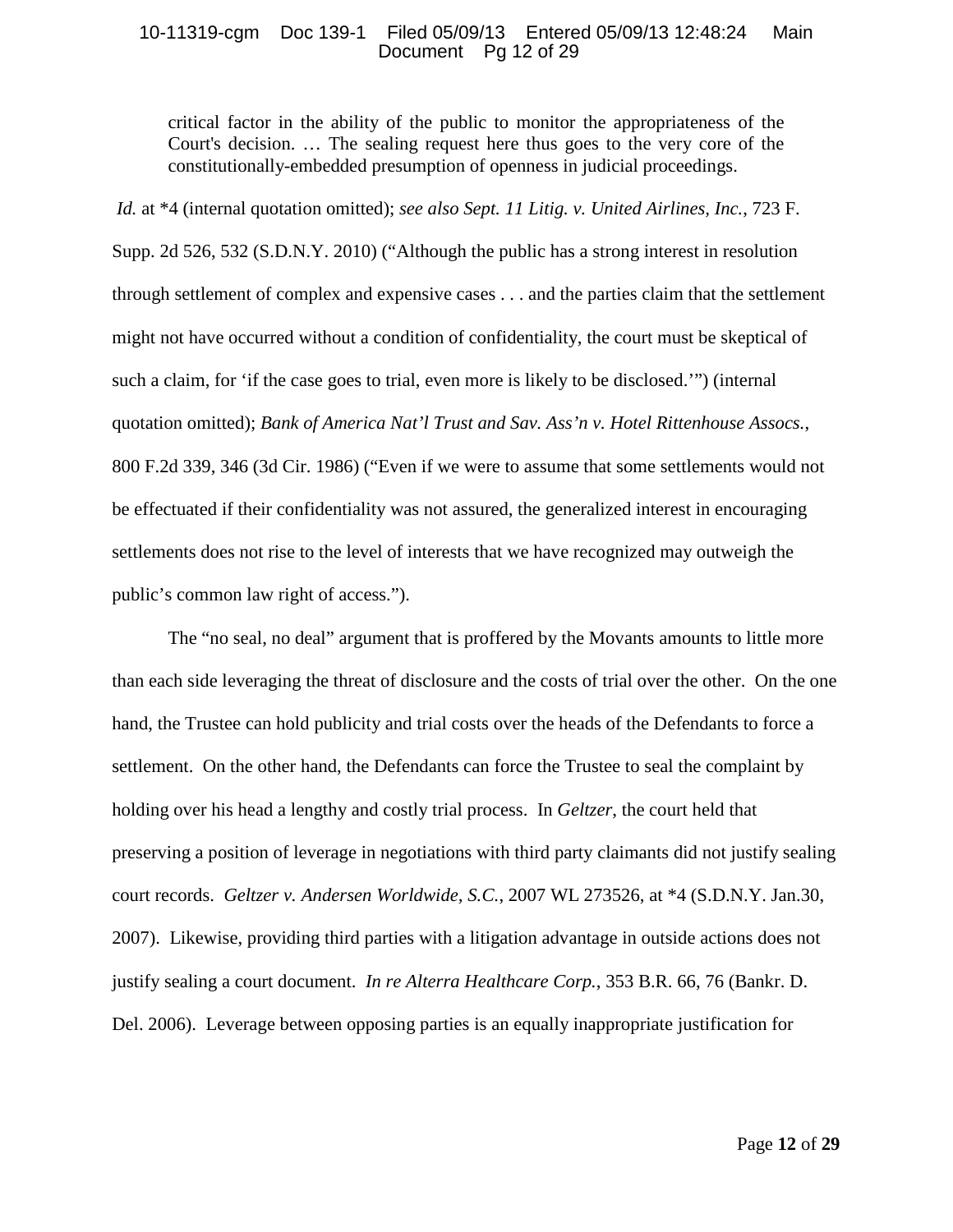#### 10-11319-cgm Doc 139-1 Filed 05/09/13 Entered 05/09/13 12:48:24 Main Document Pg 13 of 29

sealing a complaint, under § 107. Such leverage could be fabricated in almost every adversary proceeding—which would render § 107's test meaningless.

It is clear that without meeting one of the explicit exceptions under § 107(b), the existence of a settlement is not a proper reason to seal the documents. Thus, the Court will consider Movants request under § 107.

## **Exceptions to the General Right to Access Court Documents under § 107(b)**

It should be noted that the Trustee originally asked for the complaints to be filed under seal for the limited period of 45 days. Joint Mot. ¶ 24, (No. 10-11319), ECF No. 74 (filed under seal). In his original request, the Trustee moved to seal the complaints based solely on the concern that the documents contained confidential and commercial information, as well as information covered by confidentiality orders that were signed in the main bankruptcy proceeding. *Id.* ¶ 21-22. He asked that he be allowed to file the complaints under seal "*until* the pending confidentiality issues have been resolved." *Id.* ¶ 22 (emphasis added). Additionally, the Trustee argued that settlement negotiations were ongoing and that sealing was appropriate where statutes of limitations deadlines were approaching. *Id.* 123. The Trustee advised the court in his motion that "filing the BlackRock and Bank Complaints under seal for a relatively brief period of time: (i) [was] required by the Confidentiality Agreement and (ii) [was] necessary to allow the Parties to engage in productive settlement discussions and [would] facilitate a good faith effort to resolve this matter expeditiously." *Id.* ¶ 9.

Similar arguments were made in the Trustee's motion seeking authorization for the documents to remain under seal. *See* Mot. Remain Under Seal (No. 12-01191), ECF No. 5; (No. 12-01192), ECF No. 5; (No. 12-01193), ECF No. 5; (No. 12-01204), ECF No. 5. It was not until after these motions were granted that the Court became aware of the Movants' intentions to keep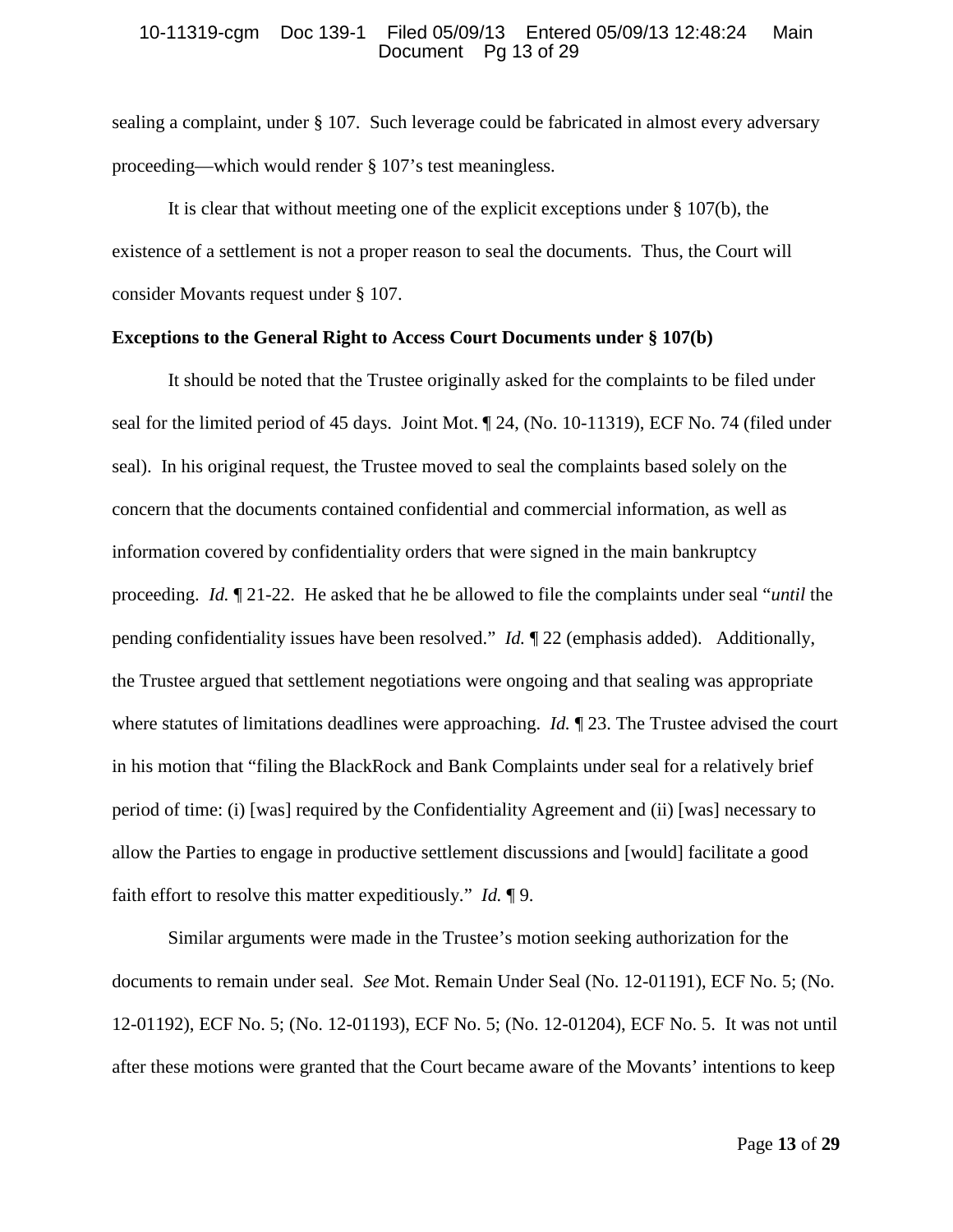#### 10-11319-cgm Doc 139-1 Filed 05/09/13 Entered 05/09/13 12:48:24 Main Document Pg 14 of 29

these complaints under seal for an extended period of time. Movants' argument that the complaints contain "scandalous" material was formally argued for the first time in this motion. *Information contained in the documents is not "scandalous" or "defamatory"*

"Since the sealing of records runs contrary to the strong policy of public access, 'only clear evidence of impropriety can overcome the presumption and justify protection under § 107(b)(2).'" *Chase v. Chase (In re Chase)*, 2008 WL 2945997, at \*6 (Bankr. S.D.N.Y. July 25, 2008) (quoting *In re Food Mgmt. Grp., LLC*, 359 B.R. 543, 556 (Bankr. S.D.N.Y. 2007). It is the movant's burden to demonstrate that grounds for an exception exist under § 107(b)(2). *In re Chase*, 2008 WL 2945997, at \*6. In order to meet this burden, the moving party must show extraordinary circumstances and a compelling need for protection. *Id.* (quoting *Video Software Dealers Assoc. v. Orion Pictures Corp. (In re Orion Pictures Corp.)*, 21 F.3d 24, 27 (2d Cir. 1994)). Only the most compelling reasons justify sealing court records. *In re FiberMark, Inc.*, 330 B.R. 480 (Bankr. D. Vt. 2005). As such, the Court must "carefully and skeptically review sealing requests to insure that there really is an extraordinary circumstance or compelling need." *Orion*, 21 F.3d at 27. If the Court finds that one of the exceptions outlined in § 107 apply, it must seal the documents. *Id.* (sealing is mandatory where an exception applies and the request is made by an interested party).

Parties seeking to have complaints redacted under § 107(b)(2) must establish that the material contained in the Complaints is either: (i) "'scandalous' because it was grossly offensive, irrelevant to the proceeding, and submitted for an improper use; or (ii) 'defamatory' because the statements 'can be clearly shown to be untrue without the need for discovery or a mini-trial.'" *Sec. Investor Protection Corp. v. Bernard L. Madoff Inv. Sec. LLC (In re Madoff)*, 2011 WL 1378602, at \*3 (Bankr. S.D.N.Y. 2011) (quotation omitted).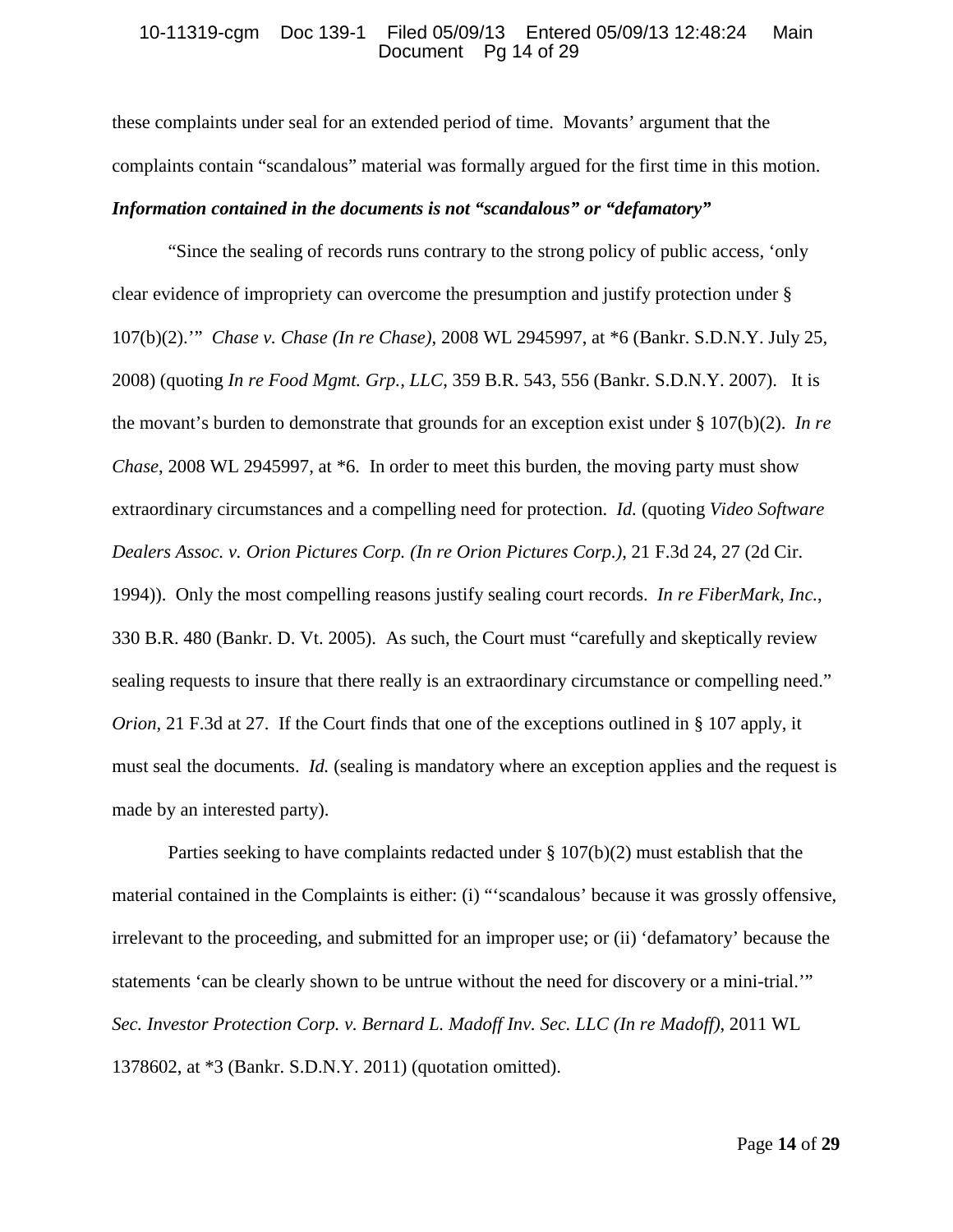## 10-11319-cgm Doc 139-1 Filed 05/09/13 Entered 05/09/13 12:48:24 Main Document Pg 15 of 29

What is considered "scandalous" is not defined by the Code. Courts have taken various approaches to define this term. Some courts looks to Black's Law Dictionary and define scandalous as a "matter that is both grossly disgraceful (or defamatory) and irrelevant to the action or defense." *See In re Starbrite Props. Corp.*, 2012 Bankr. LEXIS 2599, at \*19 (Bankr. E.D.N.Y. June 5, 2012) (citing cases); *But cf. Father M. v. Various Tort Claimants (In re Roman Catholic Archbishop of Portland in Oregon)*, 661 F.3d 417 (9th Cir. 2011) (defining "scandalous" as it is "commonly understood" and determining that allegations that a priest sexually abused children were "scandalous.").

Other courts have applied the interpretation of "scandalous" under Federal Rule of Civil Procedure 12(f). Federal Rule of Civil Procedure 12(f) is applicable in bankruptcy adversary proceedings through Bankruptcy Rule 7012(b) and states that "[t]he court may strike from a pleading . . . any . . . scandalous matter." Fed. R. Civ. P. 12(f); Fed. R. Bankr. P. 7012(b); *see also In re Starbrite Props. Corp.*, 2012 Bankr. LEXIS 2599, at \*20; *In re Food Mgmt. Grp., LLC*, 359 B.R. 543, 558-59 (Bankr. S.D.N.Y. 2007) ("In interpreting § 107(b)(2) courts have considered Fed. R. Civ. P. 12(f) . . . ."); "Scandalous" under Federal Rule 12(f) is defined as "any allegation that *unnecessarily* reflects on the moral character of an individual or states anything in repulsive language that detracts from the dignity of the court." *See In re Starbrite Props. Corp.*, 2012 Bankr. LEXIS 2599, at \*20 (Bankr. E.D.N.Y. June 5, 2012) (emphasis added) (quoting *In re Food Mgmt. Grp.*, 359 B.R. at 558 n.16).

Here, the Movants argue that the complaints should remain under seal for a period of 30 years because the allegations contained within them are "scandalous." The Movants argue that since the Defendants never filed an answer or had the opportunity to defend themselves, the complaints should be sealed. They argue that the seal would protect the Defendants from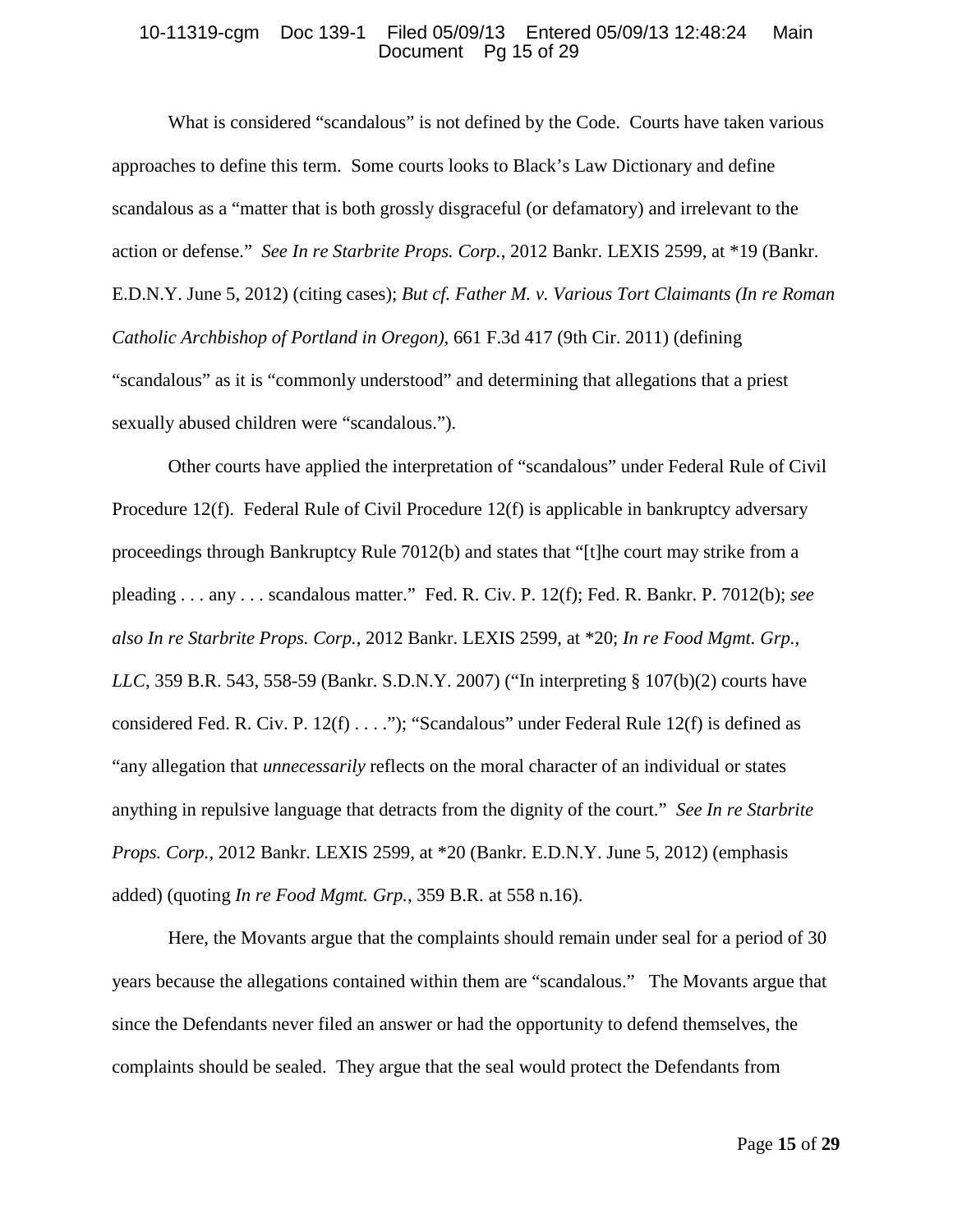#### 10-11319-cgm Doc 139-1 Filed 05/09/13 Entered 05/09/13 12:48:24 Main Document Pg 16 of 29

"negative publicity and reputational harm." Mot. Seal ¶ 48. The individuals named in the complaint allegedly "hold prominent positions in industry and academia and enjoy positive reputations in the business, education, charity, and government communities." *Id.* The Movants argue that the "allegations present a genuine risk of directly affecting those peoples' lives, reputations and continued ability to make a living in their chosen professions." *Id.*

The entirety of the Movants' argument for sealing the complaints pursuant to  $\S 107(b)(2)$ is based on the potential harm that could come to the reputations of the individual Defendants. The Movants argue that the corporate defendant, BlackRock, must also be protected from "reputational harm and unfair commercial injury resulting from the potentially scandalous nature of the allegations." (emphasis added). Mot. Seal ¶ 51. "[M]ere embarrassment or harm caused to the party is insufficient to grant protection under § 107(b)(2)." *In re Food Mgmt. Grp., LLC*, 359 B.R. 543, 561 (Bankr. S.D.N.Y. 2007) ("Simply showing that the information would harm the company's reputation is not sufficient to overcome the strong common law presumption in favor of public access to court proceedings and records.") (quotation omitted). Courts have zealously upheld the public's right to access and narrowly construed the exceptions. *See Fibermark*, 330 B.R. at 506. "That information might 'conceivably' or 'possibly' fall within a protected category is not sufficient to seal documents." *Id.* 

Similarly, Movants' argument that Defendants have not had the chance to defend their reputations is of no relevance. These complaints have been filed for over a year, and the Defendants were served with them on July 17, 2012. Each defendant has been noticed of this action and has had the opportunity to respond to these allegations as they see fit; each chose not to exercise this option. If the test for whether material were scandalous, and thus ripe for sealing, were based upon whether a defendant answered a complaint, the defendant could merely decide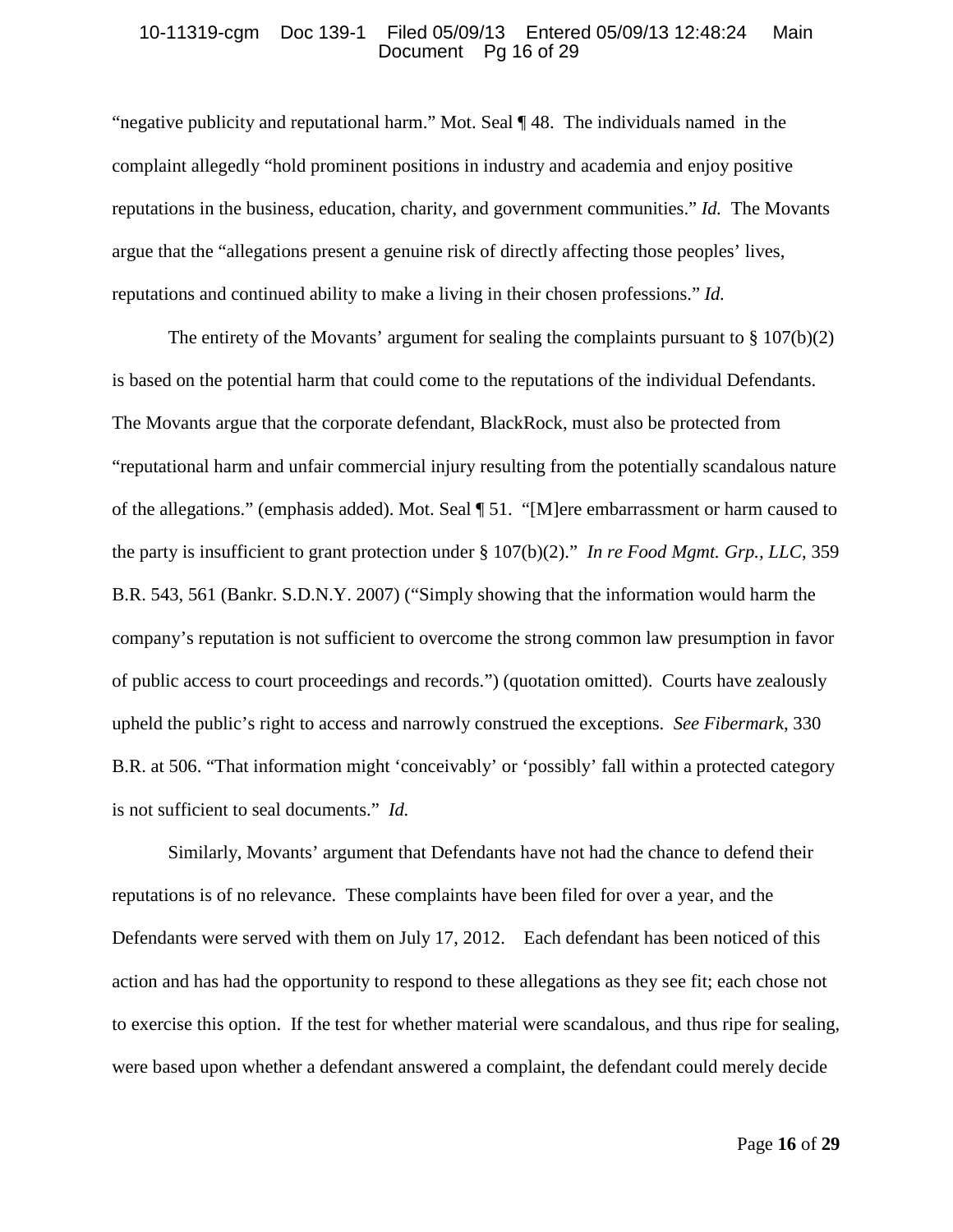#### 10-11319-cgm Doc 139-1 Filed 05/09/13 Entered 05/09/13 12:48:24 Main Document Pg 17 of 29

not to answer the complaint during settlement negotiations so as to achieve an automatic grounds to seal the complaint and settlement. That is not the test for whether a document should be restricted from public viewing under § 107, and such a test would render meaningless the presumption that documents filed in bankruptcy be open for inspection by the public.

Bankruptcy courts in this district have looked to the Second Circuit's strict interpretation of the term "scandalous" under Federal Rule of Civil Procedure 12(f). *In re Food Mgmt. Grp., LLC*, 359 B.R. 543, 558 (Bankr. S.D.N.Y. 2007); *Lipsky v. Commonwealth United Corp.*, 551 F.2d 887, 893 (2d Cir. 1976). In applying Federal Rule 12(f), courts have been reluctant to deem something as "scandalous" "unless it can be shown that no evidence in support of the allegation would be admissible." *In re Food Mgmt. Grp., LLC*, 359 B.R. at 558 (quotation omitted). "[C]ourts will not strike scandalous statements that offend the sensibilities of the objecting party if the challenged allegations describe acts or events *relevant* to the action." *Id.* (emphasis added).

In *In re Food Management*, Judge Glenn applied the same relevance standard that is used in the context of 12(f) motions to his analysis under  $\S$  107 and, in so doing, determined that  $\S$ 107 protection does not depend on the truthfulness of the alleged offensive statements. *Id.* at 37. Instead, relevance to the proceedings is the standard for determining whether or not something is scandalous. *Id.*

Having read an unredacted version of the complaints, the Court notes that they are full of "editorial comments." For example, the Trustee states that

"Anthracite's story provides a window into the Wall Street greed that caused the real estate collapse of the last several years that took the economy with it. Seduced by perverse incentives that BlackRock itself put in place at Anthracite's inception -- which rewarded inflating volume and short term gains over prudent investing and risk management for long-term value -- BlackRock employees had Anthracite acquire more and more, riskier and riskier, below investment grade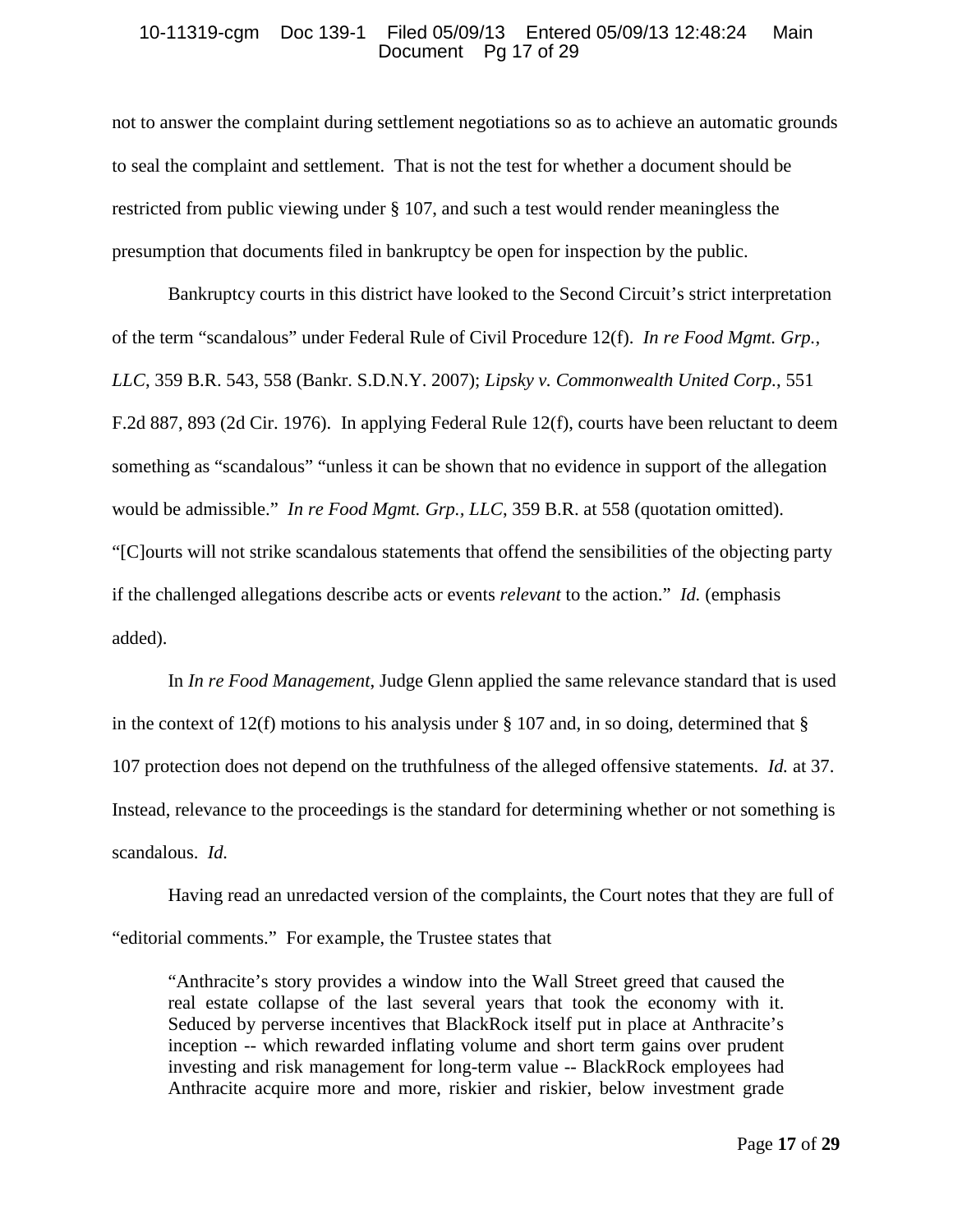## 10-11319-cgm Doc 139-1 Filed 05/09/13 Entered 05/09/13 12:48:24 Main Document Pg 18 of 29

tranches of commercial mortgage backed securities ("CMBS") and other securities."

BlackRock Compl. ¶ 5, (No. 12-01204), ECF No. 1. He describes BlackRock as not wanting to "kill its cash cow." *Id.*  $\llbracket 2$ . He uses phrases to describe the acts of BlackRock and its employees in the following terms: "lighting the fuse;" "as the explosion occurred;" "Anthracite's portfolio turned to rubble." *Id.* at ¶ 7. He alleges that "BlackRock ignored the troubles plaguing the industry and 'doubled down' – not with its own money, of course, but with that of Anthracite's investors . . . ." *Id.* ¶ 11.

While this language may be flowery, the Trustee's allegations are not irrelevant to the causes of action he is bringing, the allegations are not grossly offensive, the complaints do not appear to have been submitted for an improper purpose, and the Movants have not argued otherwise. Instead, the Movants argue that if unsealed, the reputations of the Defendants in this case could be tarnished. An "unintended, potential secondary consequence of negative publicity does not warrant sealing[]. Nor is the fact that a filing is embarrassing to a party-in-interest a sufficient basis to justify sealing court records in the face of the express and important policy of public access to court records." *In re Starbrite Props. Corp.*, 2012 Bankr. LEXIS 2599, at \*22 (Bankr. E.D.N.Y. June 5, 2012).

By filing the complaints with the Court, the Trustee has certified that, to the best of his knowledge and after a reasonable inquiry, the information in the complaints "is not being presented for an improper purpose, such as to harass or to cause unnecessary delay or needless increase in the cost of litigation." Fed. R. Bankr. P. 9011(b)(1). He is subject to sanctions if he has violated this duty. Fed. R. Bankr. P. 9011(c).

Although the argument has not been advanced by the parties, for something to be considered defamatory, it must be untrue. *In re Food Mgmt. Grp., LLC*, 359 B.R. 543, 560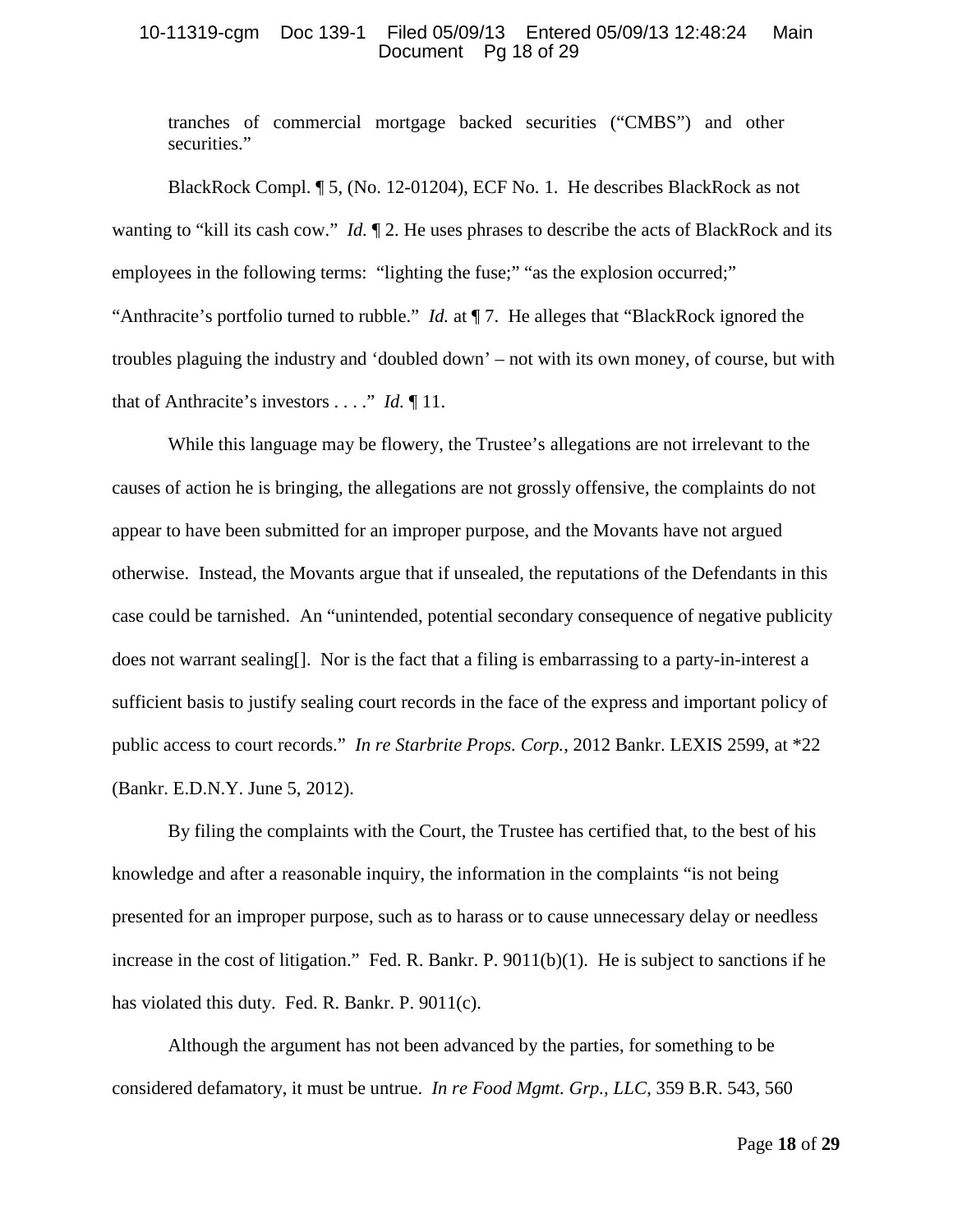#### 10-11319-cgm Doc 139-1 Filed 05/09/13 Entered 05/09/13 12:48:24 Main Document Pg 19 of 29

(Bankr. S.D.N.Y. 2007). Potentially untrue statements are not defamatory. *Id.* It is the Movants' burden to demonstrate that the allegations contained in the complaint are untrue. *Id.*

The documents in this case cannot be protected from public viewing under  $\S 107(b)(2)$  as nothing contained within them is "scandalous" or "defamatory." The Movants have failed to meet their burden under § 107(b)(2).

## *Protection from identity theft or other unlawful injury under § 107(c)*

Although the Movants have not sought sealing under  $\S 107(c)$ , public disclosure of the identifying information contained in these complaints does not present a risk of "unlawful injury" to any of the individuals at issue. *Sec. Investor Protection Corp. v. Bernard L. Madoff Inv. Sec. LLC*, 2011 WL 1378602, at \*3 (Bankr. S.D.N.Y. 2011). Thus, Defendants cannot be protected under this prong either.

#### *Confidential Commercial Information*

The Movants have also requested that the Court seal the documents in these Adversary Proceedings under the theory that they contain confidential commercial information. Section 107(b) provides that "[o]n request of a party in interest, the bankruptcy court shall, and on the bankruptcy court's own motion, the bankruptcy court may . . . protect an entity with respect to a trade secret or confidential research, development, or commercial information . . . ." 11 U.S.C. §  $107(b)(1)$ .

The moving party bears the burden of demonstrating that the information it is seeking to protect from public viewing is both commercial and confidential. *In re Oldco M Corp.*, 466 B.R. 234, 237 (Bankr. S.D.N.Y. 2012); *In re Northwest Airlines Corp.*, 363 B.R. 704, 706 (Bankr. S.D.N.Y. 2007). "Good cause" is not a statutory requirement for granting the requested relief under § 107(b). *Video Software Dealers Assoc. v. Orion Pictures Corp. (In re Orion Pictures*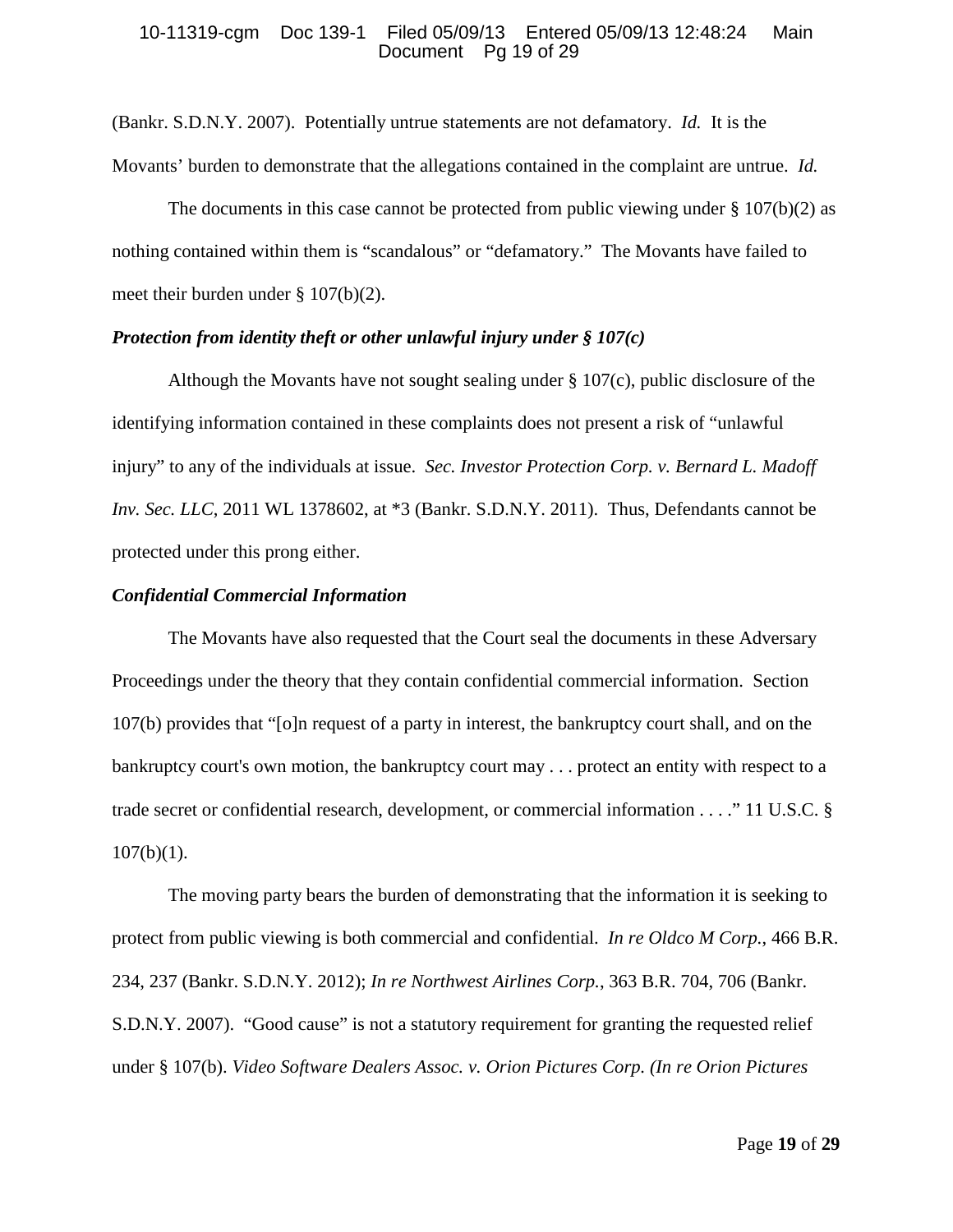#### 10-11319-cgm Doc 139-1 Filed 05/09/13 Entered 05/09/13 12:48:24 Main Document Pg 20 of 29

*Corp.)*, 21 F.3d 24, 28 (2d Cir. 1994); 11 U.S.C. § 107(b)(1). Instead, the Code mandates that a bankruptcy court grant the requested relief if the information is "confidential commercial information." 11 U.S.C. § 107(b); *Orion Pictures Corp*., 21 F.3d at 28. Congress used the word "or" to distinguish between trade secrets and commercial information in § 107; thus, "[c]ommercial information need not rise to the level of a trade secret to qualify for protection under section 107(b)." *In re Borders Grp., Inc*., 462 B.R. 42, 47 (Bankr. S.D.N.Y. 2011) (citing *Orion Pictures, Corp.*, 21 F.3d at 28).

Information is not considered "commercial" merely because it relates to business affairs*. In re Northwest Airlines Corp.*, 363 B.R. at 706 n.4. Commercial information is "information which would cause 'an unfair advantage to competitors by providing them information as to the commercial operations of the debtor.'" *Gowan v. Westford Asset Mgmt LLC (In re Dreier, LLP)*, 485 B.R. 821, 822-23 (Bankr. S.D.N.Y. 2013) (quotation omitted). "The 'commercial information' exception is not intended to offer a safe harbor for those who crave privacy or secrecy for its own sake. Instead, it protects parties from the release of information that could cause them harm or give competitors an unfair advantage." *Id.*

Where information "is so critical to the operations of the entity seeking the protective order that its disclosure will unfairly benefit that entity's competitors[,]" that information should be sealed under § 107(b). *In re Barney's, Inc.*, 201 B.R. 703, 709 (Bankr. S.D.N.Y. 1996). In *In re Barney's*, the court provided examples of commercial information that should be sealed, including pricing formulae, short and long term marketing strategies, and the terms of agreements with suppliers. *Id.* at 709. The court in *Barney's* also determined that a proposed investor's identity is not protected under § 107(b). *Id.* This is true even where the investor threatens to withdraw if its identity is to be revealed. *Id.* The court stated that the potential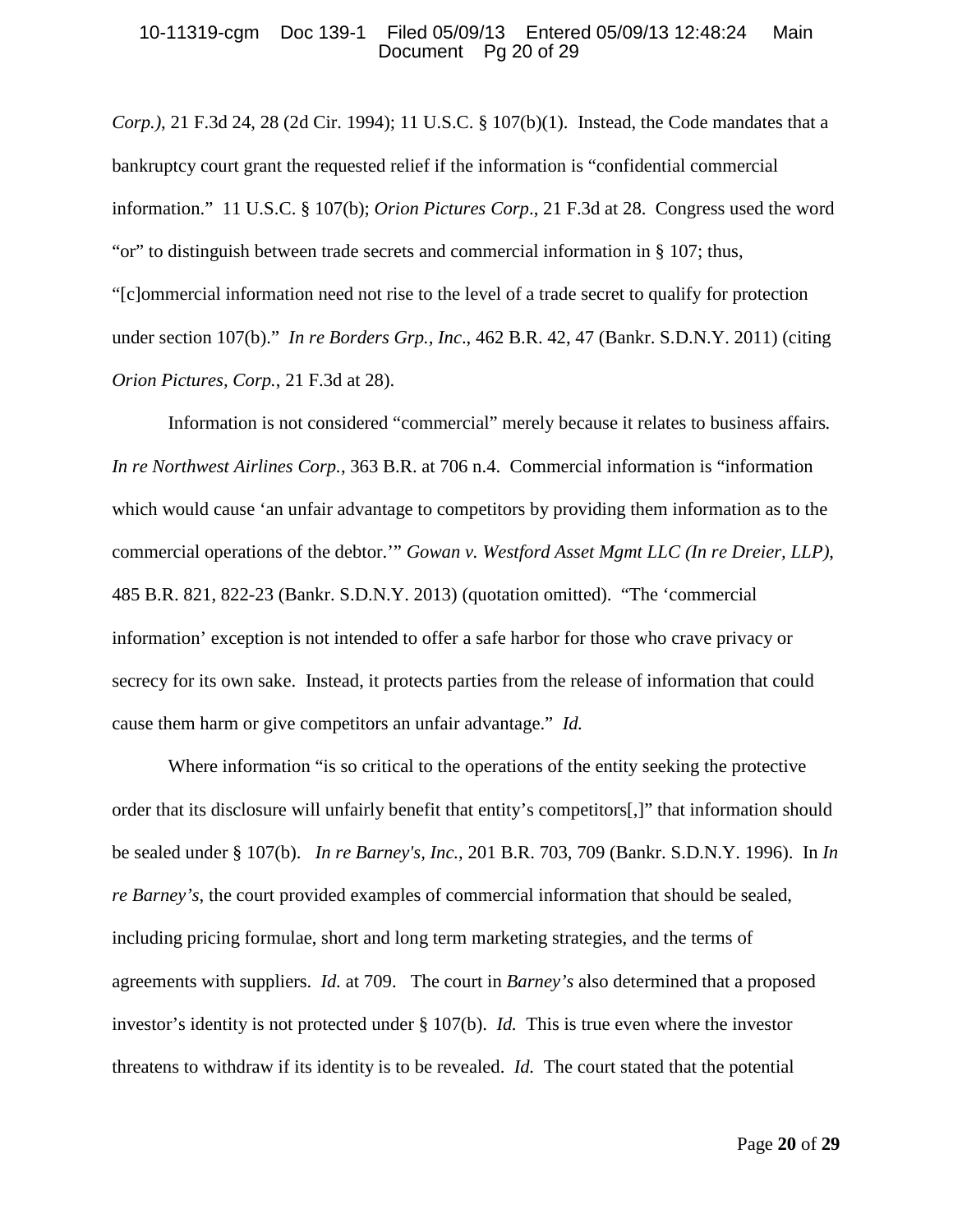#### 10-11319-cgm Doc 139-1 Filed 05/09/13 Entered 05/09/13 12:48:24 Main Document Pg 21 of 29

investor's "desire to avoid the professional embarrassment associated with the unsuccessful pursuit of a deal is no basis to grant this motion." *Id.*

Similarly, in *In re Frontier Group, LLC*, 256 B.R. 771, 774 (Bankr. E.D. Tenn. 2000), a physician list of a debtor-corporation that procured and assigned physicians to temporary positions in emergency rooms was considered confidential commercial information. And in *In re Nunn*, 49 B.R. 963, 965 (Bankr. E.D. Va. 1985), a customer list of a creditor was also considered confidential commercial information. Although these examples are specific to the facts of each case, they provide guidance for the types of information that can be protected from disclosure under § 107.

The Movants argue that they are seeking to protect information that "could be particularly harmful if disclosed without ever having been proven or even answered." Mot. Seal ¶ 42. According to them, allegations in the complaint "disclose proprietary BlackRock information … the disclosure of which may cause the BlackRock Defendants serious economic harm especially given the reputation-dependent nature of the businesses in which the BlackRock Defendants operate." *Id*.

The Movants argue that "[f]or example, the . . . [c]omplaints detail BlackRock's internal investment approval and allocation process, BlackRock's internal due diligence and underwriting procedures, and confidential information concerning investments made by *other* BlackRock managed funds." *Id.* ¶ 42 (emphasis in original) (internal quotation and citations omitted). Movants argue that such information may be used to "solicit clients" from the Defendants, "promote [the user's] own interest" at the Defendants' expense and "tarnish the . . . Defendants' professional reputations." *Id.* Additionally, the Movants argue that the individual Defendants' "careers will be jeopardized" if the Court does not grant the sealing motion. *Id.* ¶ 43.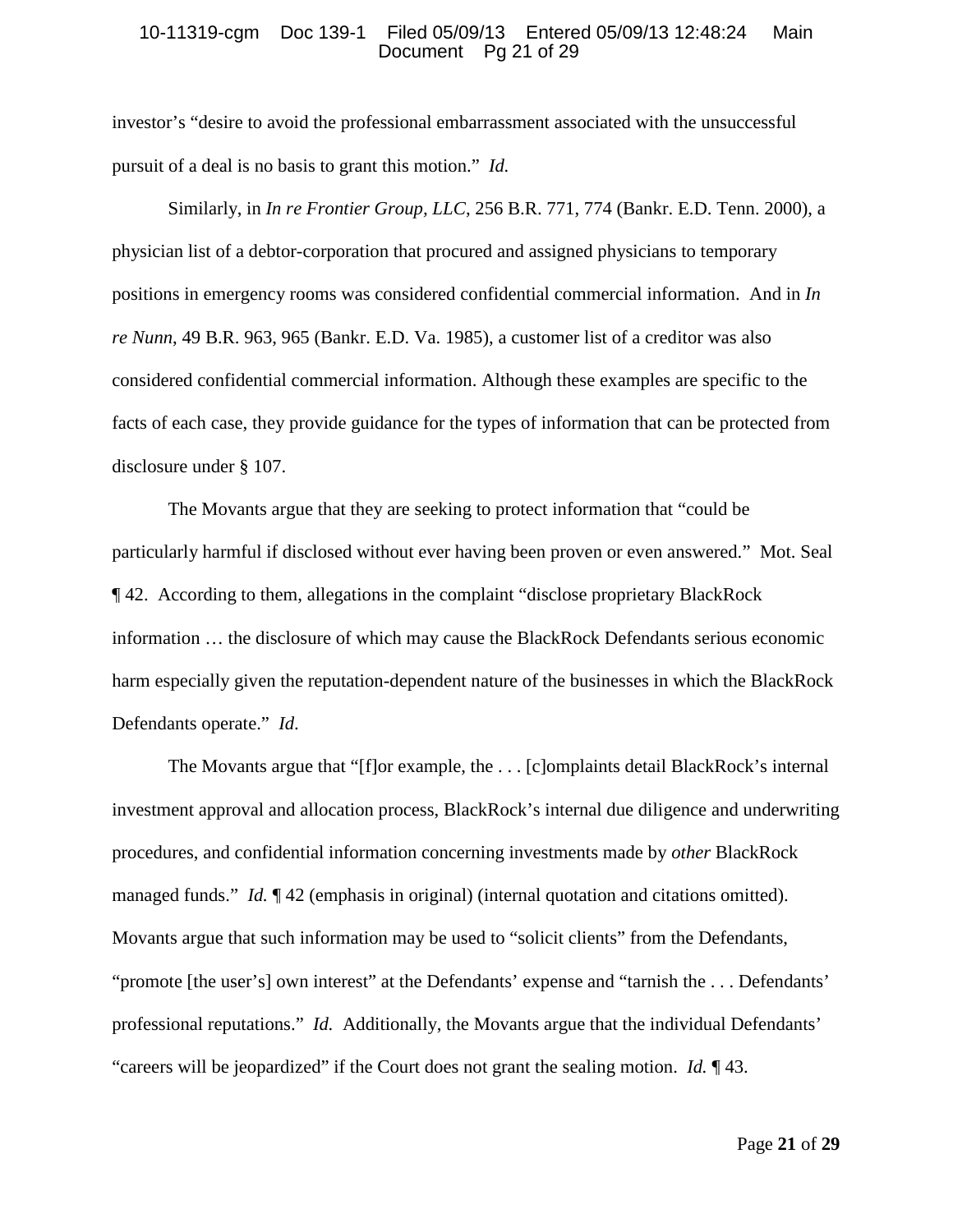## 10-11319-cgm Doc 139-1 Filed 05/09/13 Entered 05/09/13 12:48:24 Main Document Pg 22 of 29

As stated above, reputational harm and embarrassment do not justify the sealing of court documents. The 'commercial information' exception is not intended to offer a "safe harbor" from such harm. *In re Dreier LLP*, 485 B.R. at 822-23. Rather, § 107(b)(1) is meant to prevent business competitors from seeing confidential business-related information and using that information to the detriment of the movant. *Id.* According to Movants, the protected confidential information is "woven throughout" the complaints and court filings, but they have failed to allege with specificity what information is jeopardized.

## **Redaction of Confidential Commercial Information is Preferable to Sealing**

The Movants ask the Court to seal the entire litigation—including the allegations in the complaint, the name of the Defendants, the firm representing the trustee, the firm representing the Defendants, the settlement agreement and all other documents that have been filed in connection with these Adversary Proceedings.

The party seeking to seal any part of a judicial record bears the heavy burden of showing that "the material is the kind of information that courts will protect" and that disclosure will work a clearly defined and serious injury to the party seeking closure. A party who seeks to seal an *entire* record faces an even heavier burden.

*Thompson v. Glenmede Trust Co.*, 1994 WL 689046, at  $*1$  (E.D. Pa. 1994) (emphasis in original) (citing and quoting *Miller v. Ind. Hosp.*, 16 F.3d 549, 551 (3d Cir.1994)).

The current motion does not contain direct references to the sections of the complaints that Movants believe contain "confidential commercial information." Instead, the Movants argue that "[a]llegations in the Complaints 'disclose proprietary . . . information'" and then cite to paragraph 13 of Exhibit D to this Motion. Mot. Seal  $\P$  42. Exhibit D is a declaration of a Managing Director of BlackRock, Inc. Paragraph 13 of Exhibit D outlines three "example[s]" of allegations that disclose commercial information, all of which are found in the Amended Complaint, which has been filed under seal as an exhibit to a motion but has not yet been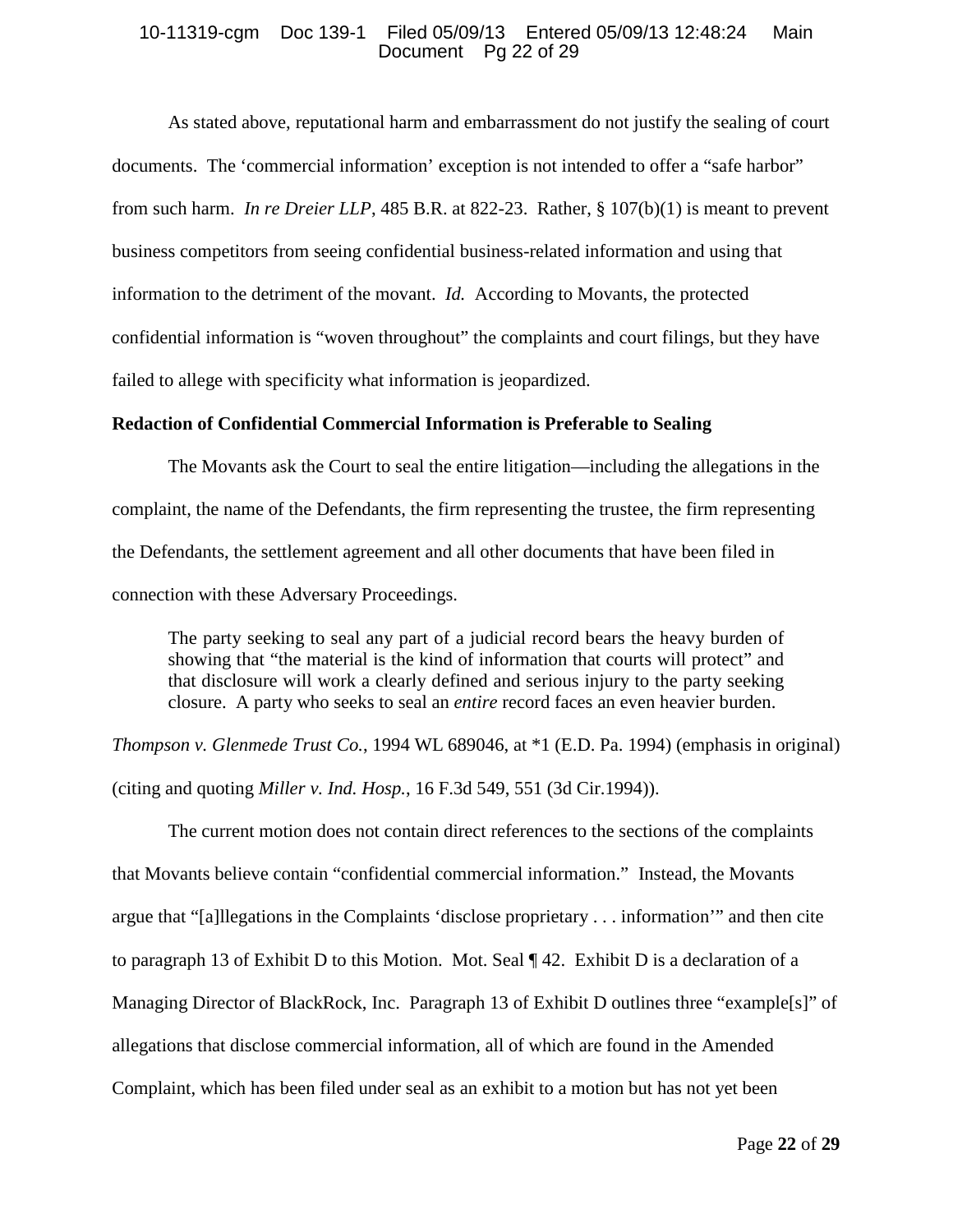#### 10-11319-cgm Doc 139-1 Filed 05/09/13 Entered 05/09/13 12:48:24 Main Document Pg 23 of 29

approved for filing by the Court. Mot. Seal, Ex. D ¶ 13. The declaration does not address any of the documents that have been filed with the Court.

The Movants also cite a declaration of an attorney representing the BlackRock Defendants in this matter as additional support for sealing. In his declaration, he argues that the Trustee's proposed amended complaint contains allegation from information that the BlackRock Defendants furnished during the Court ordered mediation process. Mot. Seal, Ex. I ¶ 10-11. The argument that the amended complaint contains commercial information is irrelevant to the current motion. The Trustee has approval from this Court to file a motion to amend his complaint, which has not yet been filed with the Court. Any argument as to the confidentiality of allegations contained in the amended complaint should be addressed in a separate opposition to that motion if and when it is filed.

Out of the 125 page complaint, which contains 412 paragraphs, and the numerous other documents that have been filed in this case, Movants have specifically identified thirteen paragraphs that they say contain confidential information—all of which are found in the yet to be approved amended complaint.

When protection is required under § 107, the Court has discretion in deciding *how* to protect commercial information as § 107 does not mandate sealing—only protection. *In re Borders Group, Inc.*, 462 B.R. 42, 47 (Bankr. S.D.N.Y. 2011) (emphasis added); *see also* 11 U.S.C. § 107(b) ("[T]he bankruptcy court shall . . . *protect* a person with respect to confidential . . . commercial information . . . .)" (emphasis added). "Redacting documents to remove only protectable information is preferable to wholesale sealing. The policy favoring public access supports making public as much information as possible while still preserving confidentiality of protectable information." *Borders*, 462 B.R. at 47 (citing *Nixon v. Warner Commc'ns, Inc.*, 435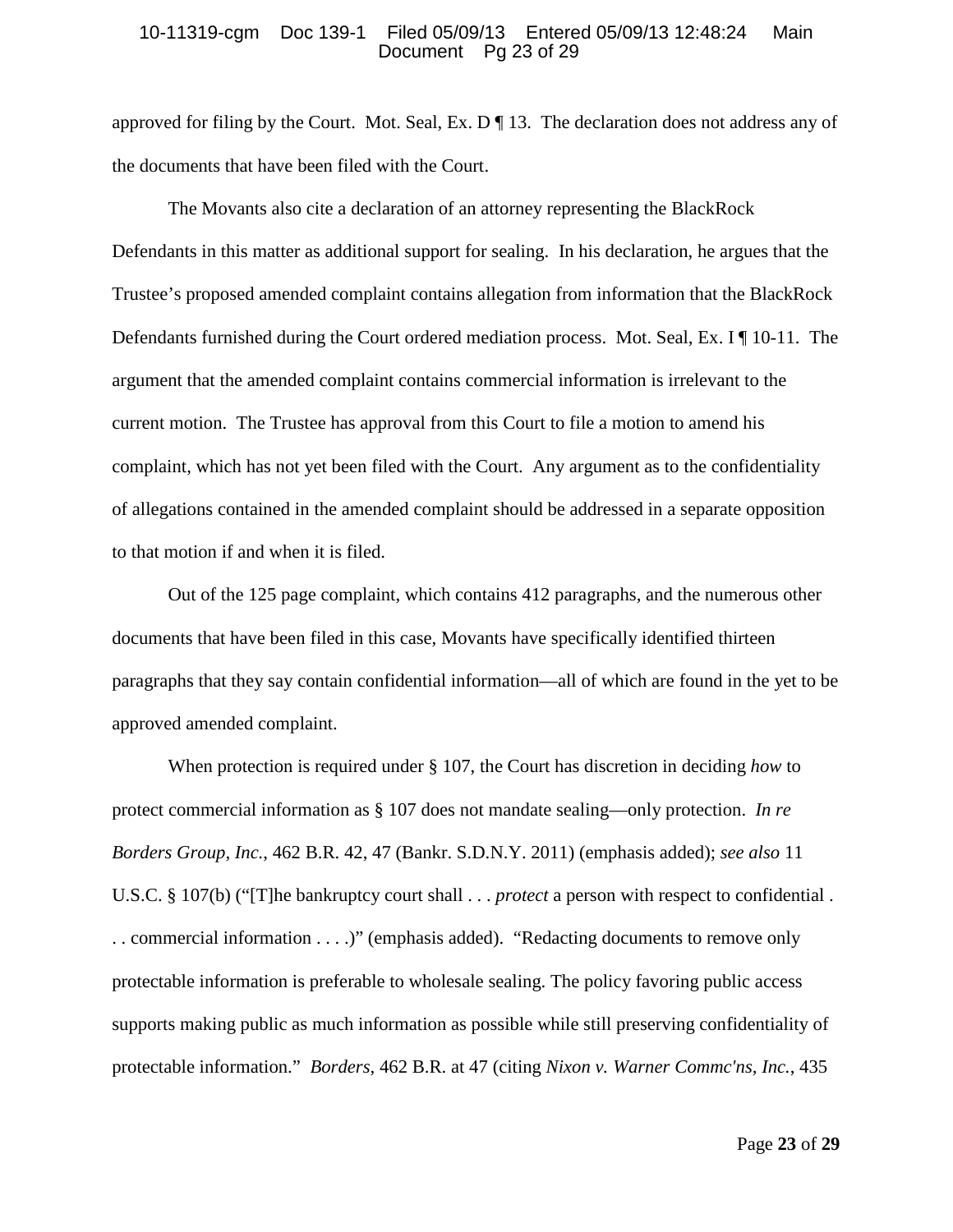#### 10-11319-cgm Doc 139-1 Filed 05/09/13 Entered 05/09/13 12:48:24 Main Document Pg 24 of 29

U.S. 589, 597-98 (1978)). It is unclear why any offending information could not simply be redacted. *See In re Lomas Fin. Corp.*, 1991 WL 21231, at \*2, 1991 U.S. Dist. LEXIS 1589, at \*5 (S.D.N.Y. Feb. 11, 1991) (bankruptcy court order sealing document is "overbroad" where entire document was sealed though "[o]nly four sentences contain[ed] the offending material"). As such, the Adversary Proceedings cannot be sealed under § 107(b)(1). The parties will have an opportunity to argue for redaction of confidential commercial information at a subsequent hearing.

#### **Confidentiality Agreement Does Not Change the Analysis under § 107(b)**

The Movants also argue that the confidential information is "expressly protected from disclosure by orders of this Court and agreements among the parties" and its release would violate the guarantees of protection provided to the BlackRock Defendants when they produced the information. Mot. Seal ¶ 44 (emphasis in original). "Confidential documents exchanged in the course of discovery, negotiation, and mediation need not be disclosed to the public." *World Trade Center Prop.'s, LLC v. United Airlines, Inc.* (*In re September 11 Litig.)*, 723 F.Supp.2d 526, 533 (S.D.N.Y. 2010). Thus, to the extent that discovery documents have been filed and Movants can prove that a document contains confidential commercial information, such documents can be filed in a redacted format or under seal. However, the fact that there is a confidentiality order in place does not displace this Court's duty to scrutinize the request for a seal order. *See In re Hemple*, 295 B.R. 200, 201 (Bankr. D. Vt. 2003).

In *Hemple*, the Debtors and the Trustee agreed that the filing of the documents under seal was warranted because the confidential agreement was a necessary precursor to the settlement, no creditor would be prejudiced based upon the 100% dividend, and the settlement was in best interest of estate. *Id.* at 201. Despite these facts, the court denied the request to file settlement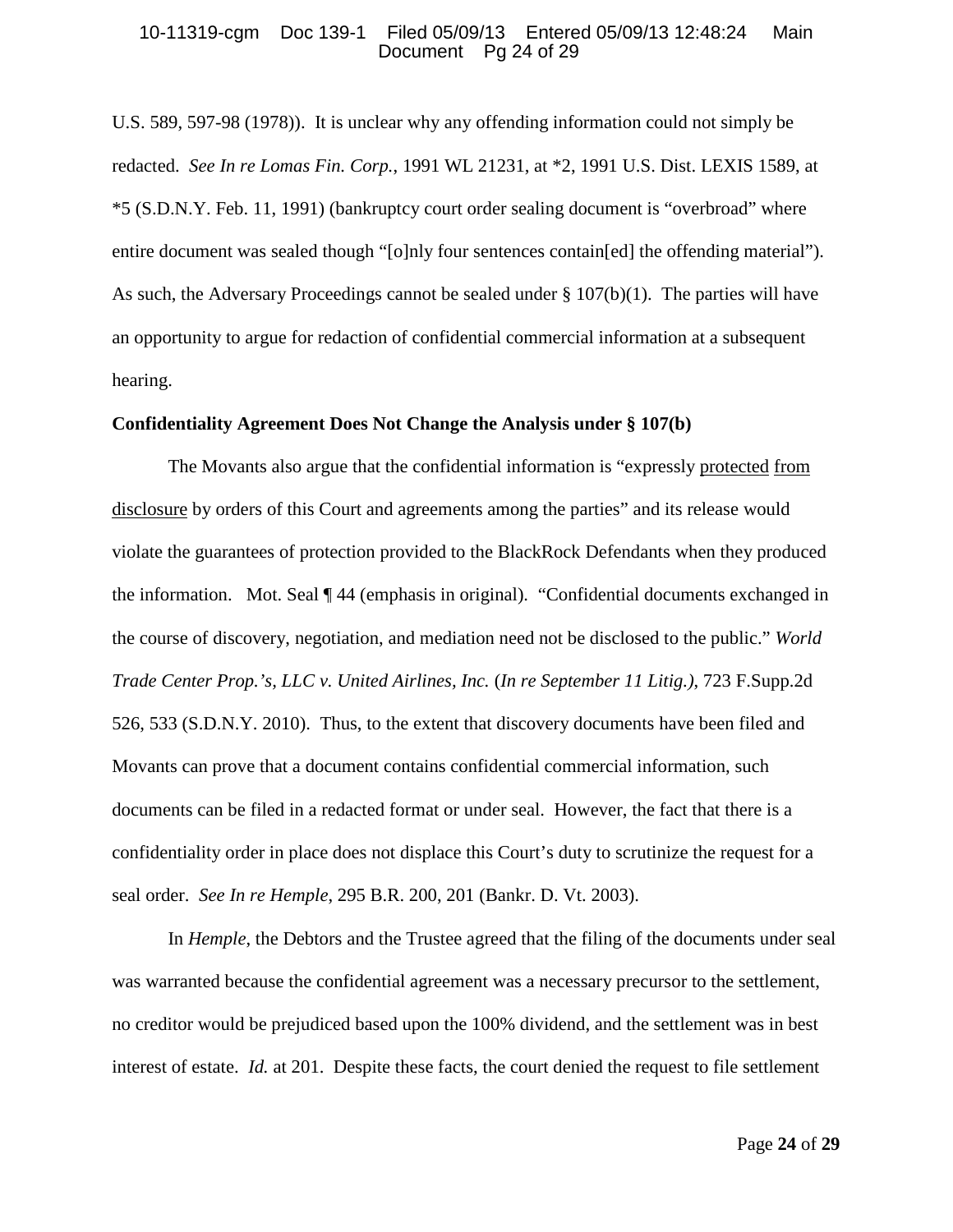#### 10-11319-cgm Doc 139-1 Filed 05/09/13 Entered 05/09/13 12:48:24 Main Document Pg 25 of 29

under seal for failure to meet the requirements of § 107(b). *See also In re Lawlor*, 2003 WL 21288634, at \*1 (Bankr. D. Vt. 2003) (denying request to seal despite settlement agreement because parties did not prove significant harm sufficient to justify precluding public access and did not prove that a less drastic remedy was unavailable).

Here, the confidentiality stipulation between the Trustee and BlackRock, Inc. contemplates that the confidential documents would be used for the purpose of litigation and adversary proceedings. *See* BlackRock Stip. ¶ 5, (No. 10-11319), ECF No. 68 ("Confidential Information shall be used by the Parties only in connection with the Chapter 7 case, or any litigation, mediation, dispute, contested matter or proceeding arising therein or related thereto, and for no other purpose." ). Moreover, any confidential information that is contained within the complaints can be redacted. In fact, the stipulations state that "Confidential Information shall not be filed with the Court . . . unless the Party seeking to file the Confidential Information first requests an order from the Court sealing all *portions of pleadings*, motions, or other papers . . . ." *See id.* ¶ 11 (emphasis added). As indicated by the language of the confidentiality agreements, the parties contemplated that confidential information may be used in pleadings and other papers and agreed that the proper remedy in such a situation would be redaction—not the sealing of the entire document.

The stipulations also refer to confidential information, as defined by Bankruptcy Rule 9018. *See id.* at 2 ("WHEREAS, the Parties have agreed that the Discovery Materials be subject to this Stipulation to protect the confidentiality of any sensitive information pursuant to Bankruptcy Rule 9018 of the Federal Rules of Bankruptcy Procedure . . . .)"; *see also id.* ¶ 2 ("Designation of Discovery Materials as "CONFIDENTIAL" shall be based on a good faith belief by the Producing Party that such materials contain (a) information that is confidential,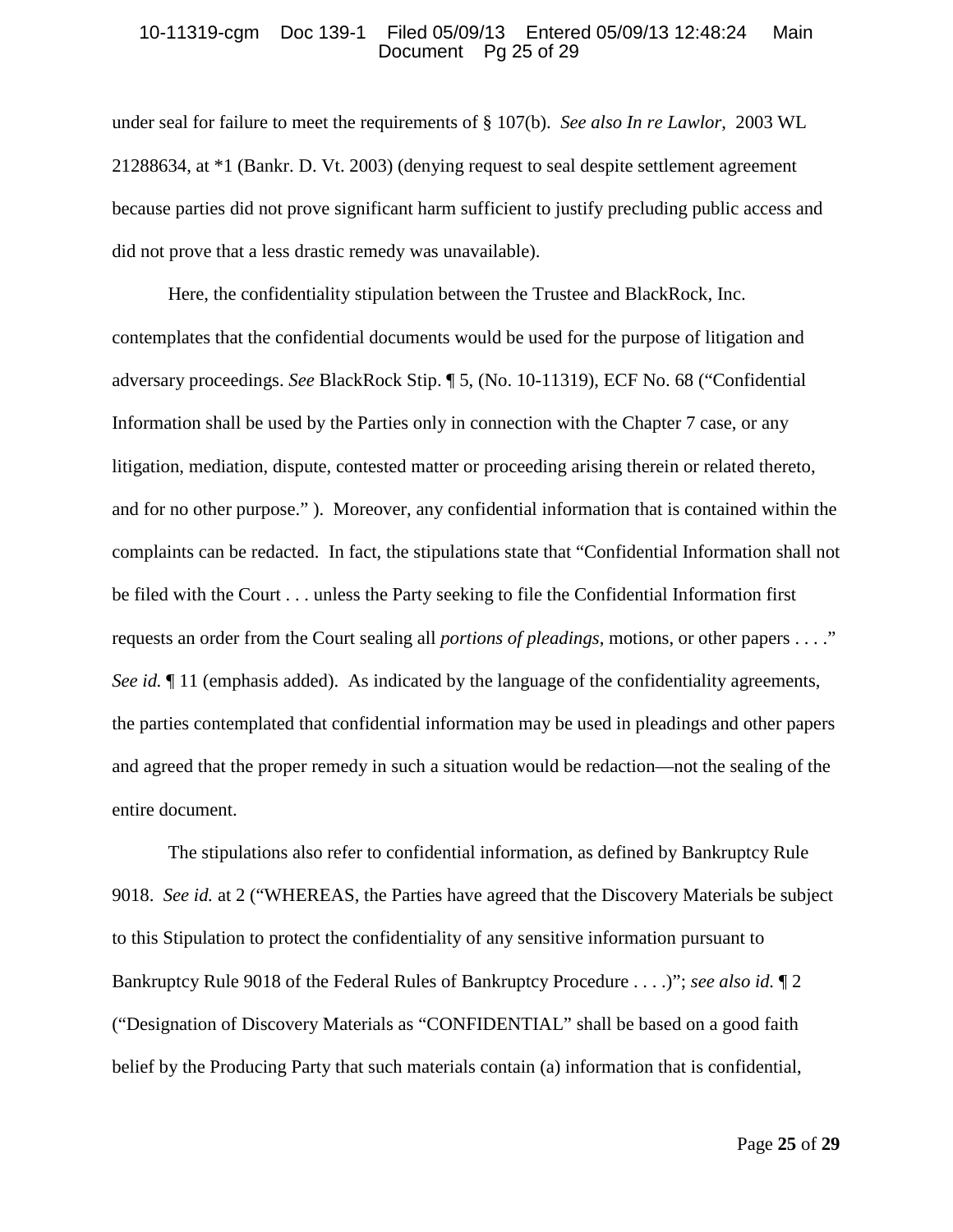#### 10-11319-cgm Doc 139-1 Filed 05/09/13 Entered 05/09/13 12:48:24 Main Document Pg 26 of 29

proprietary or otherwise not generally of the sort that is made available to the public, (b) a trade secret or other confidential research, development, or commercial information, or scandalous or defamatory matter protected by [Bankruptcy] Rule 9018 of the Bankruptcy Rules . . . ."); *see also id.* ¶ 12 ("[T]he burden shall be on the designating Party to justify the claim that the disputed material has been properly designated as confidential pursuant to Bankruptcy Rule 9018 and should remain under seal.").

Bankruptcy Rule 9018 implements § 107; it does not expand a bankruptcy court's ability to limit access to papers filed beyond § 107 nor does not provide a separate basis for relief. *See* Fed. R. Bankr. P. 9018; *In re Borders Grp., Inc.*, 462 B.R. 42, 46 (Bankr. S.D.N.Y. 2011); *In re Gitto/Global Corp.*, 321 B.R. 367, 375 (Bankr. D. Mass. 2005). Thus, even under the terms of their own agreement, the parties would be required to meet the requirements of § 107. See BlackRock Stip. ¶ 23 ("Nothing in this Stipulation shall relieve a Party of its obligations under the Bankruptcy Rules, the Federal Rules of Civil Procedure, any other applicable procedural rules, or under any future stipulations or orders, regarding the production of documents or the making of timely responses to discovery requests."). As such, these confidentiality agreements do not support sealing and cannot be used to create an exception to § 107 where one does not exist.

#### **Equitable Concerns Do Not Justify Sealing**

The Movants argue that "equitable concerns" exist to warrant sealing. Mot. Seal  $\sqrt{9}$  52. According to the Movants, the confidential documents provided to the Trustee were provided in reliance on this Court's orders that confidentiality would be protected. To unseal the documents at this time would be unfair, they allege, because the Defendants did not have the opportunity to make a motion or take any action to protect the privileges and confidential rights they asserted.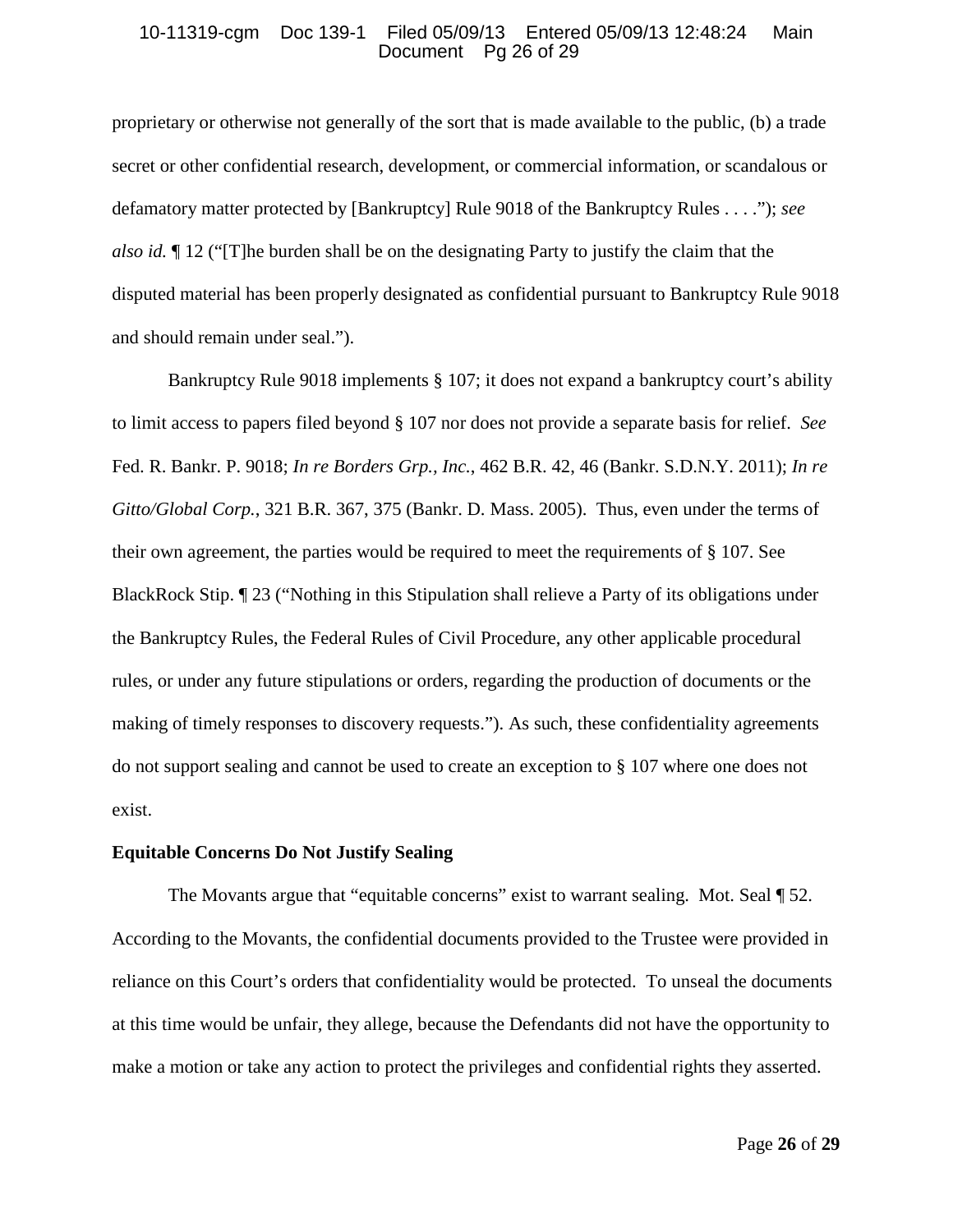#### 10-11319-cgm Doc 139-1 Filed 05/09/13 Entered 05/09/13 12:48:24 Main Document Pg 27 of 29

They simply "did exactly what the Court sought to encourage: engaged in settlement discussions which ultimately resolved all of these adversary proceedings." Mot. Seal ¶ 53. Denying the relief requested would be "unfair." *Id.*

The parties have also argued that it would be unfair to unseal the complaint and settlement since the Defendants have not filed a formal response to the complaint. It bears repeating that failure to file an answer or otherwise defend an action is not an enumerated exception to the public's right to access under § 107. The Settlement Agreements that the Court is asked to seal explicitly deny any liability of the Defendants. Mot. Seal, Ex B2 ¶ 3 ("This Settlement Agreement does not constitute, and shall not be construed as, an admission of liability by either Party."); Mot. Seal, Ex B3 ¶ 11 ("Nothing in this Settlement Agreement shall be construed as an admission of liability or fault by any party, which liability and fault are expressly denied)." If filed for public viewing, such language would demonstrate that the Defendants do not admit liability. Whether to defend or settle litigation, however, remains a decision for the parties involved and is not a relevant factor in deciding whether or not to protect a court document from public viewing.

"Parties have consensually agreed to a seal" and "unless otherwise ordered by the Court" are also not enumerated exceptions under  $\S 107(b)$ . Rather, the confidential information to be provided pursuant to the Confidentiality Agreement was to conform with Bankruptcy Rule 9018, which in turn, makes § 107 the applicable standard. Thus, there is nothing inherently "unfair" in allowing these allegations to be viewed by the public, as the standard for sealing and the standard for deeming something "confidential" under the Court's prior orders are one and the same.

That the parties now argue that they believed that the seal would be granted without meeting the standards of § 107 is astonishing. This Court repeatedly advised the parties that this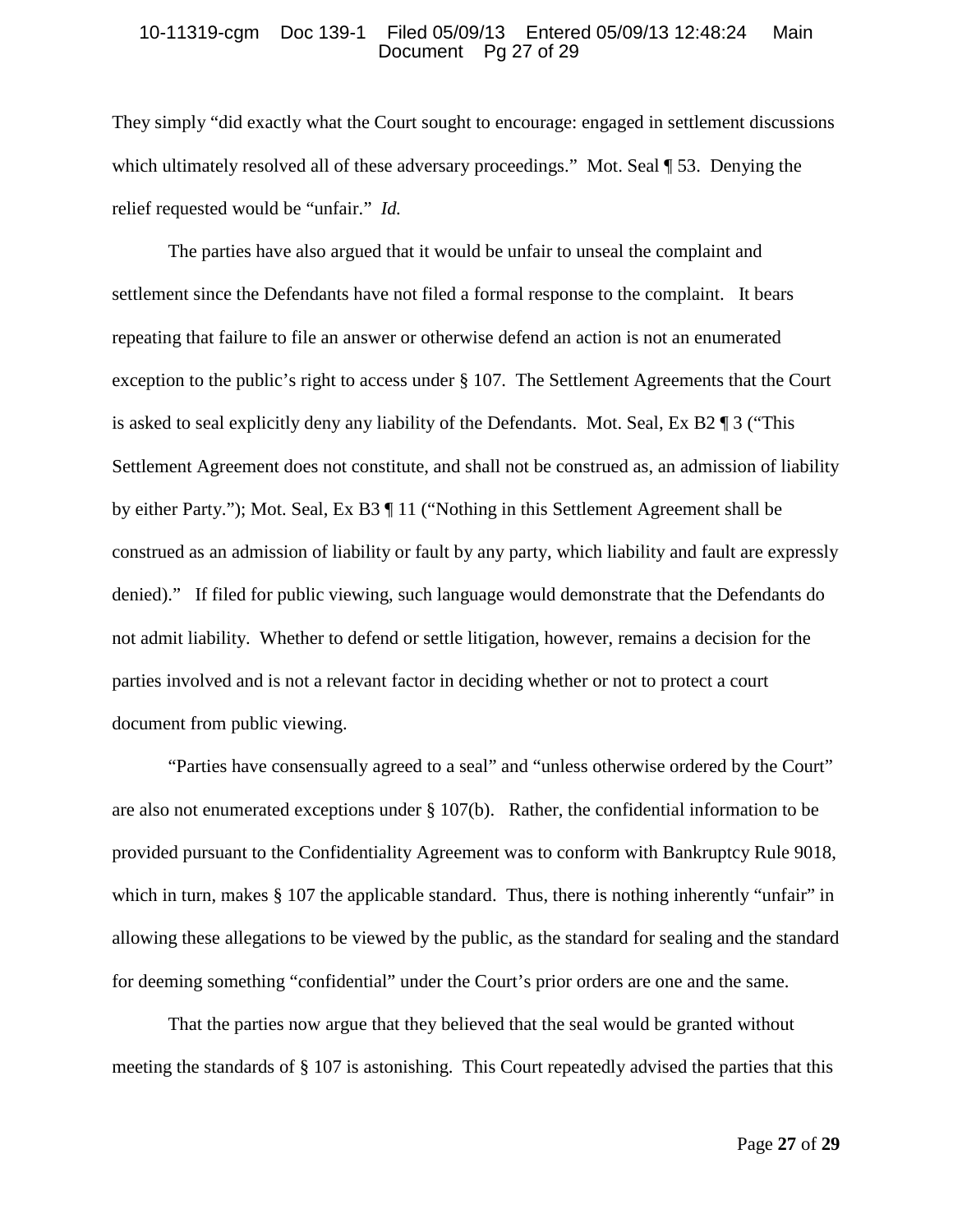#### 10-11319-cgm Doc 139-1 Filed 05/09/13 Entered 05/09/13 12:48:24 Main Document Pg 28 of 29

seal would be lifted and asked the parties to work out when and how that would be done. Prior to the mediation, this Court advised the parties that the unsealing of these documents should be included in the mediation process and settlement discussions. All orders that were previously entered by the Court regarding the seal limited the seal to a specified and finite period. In no way did this Court idle away in the parties' attempts to thwart the requirements of the Bankruptcy Code. The parties' allegations are insulting.

## **Generalized Public Policy Concerns Do Not Outweigh Congress' Mandate**

Movants argue that there is no overriding public policy that the Court need be concerned with in this case. They argue that their situation is unlike *Nixon*, where the First Amendment and separation of powers concerns were implicated in the sealing of the White House tapes, and *In re Food Management*, where the court denied a request to seal an adversary complaint, which named a law firm as a defendant. They argue that in *In re Food Management*, the allegations related directly to the integrity and transparency of the bankruptcy court proceedings, and here there are no such concerns. Rather, the seal is being sought in order to protect the interests of non-debtor, third parties, who were sued by the Trustee. Additionally, Movants argue that the main creditors in this case were informed of this motion and settlement through the Unsecured Creditors Committee and Anthracite's investment activities did not affect the mortgage market as Anthracite primarily acquired commercial mortgage loans and related securities. *See* Mot. Seal ¶ 55-51.

While it may be true that the public policy concerns in *Nixon* and *Food Management* are not implicated here, that does not change the outcome of this motion. Congress has articulated and codified those public policies that it believes override the public's general right to access court documents, namely confidential commercial information and scandalous material.